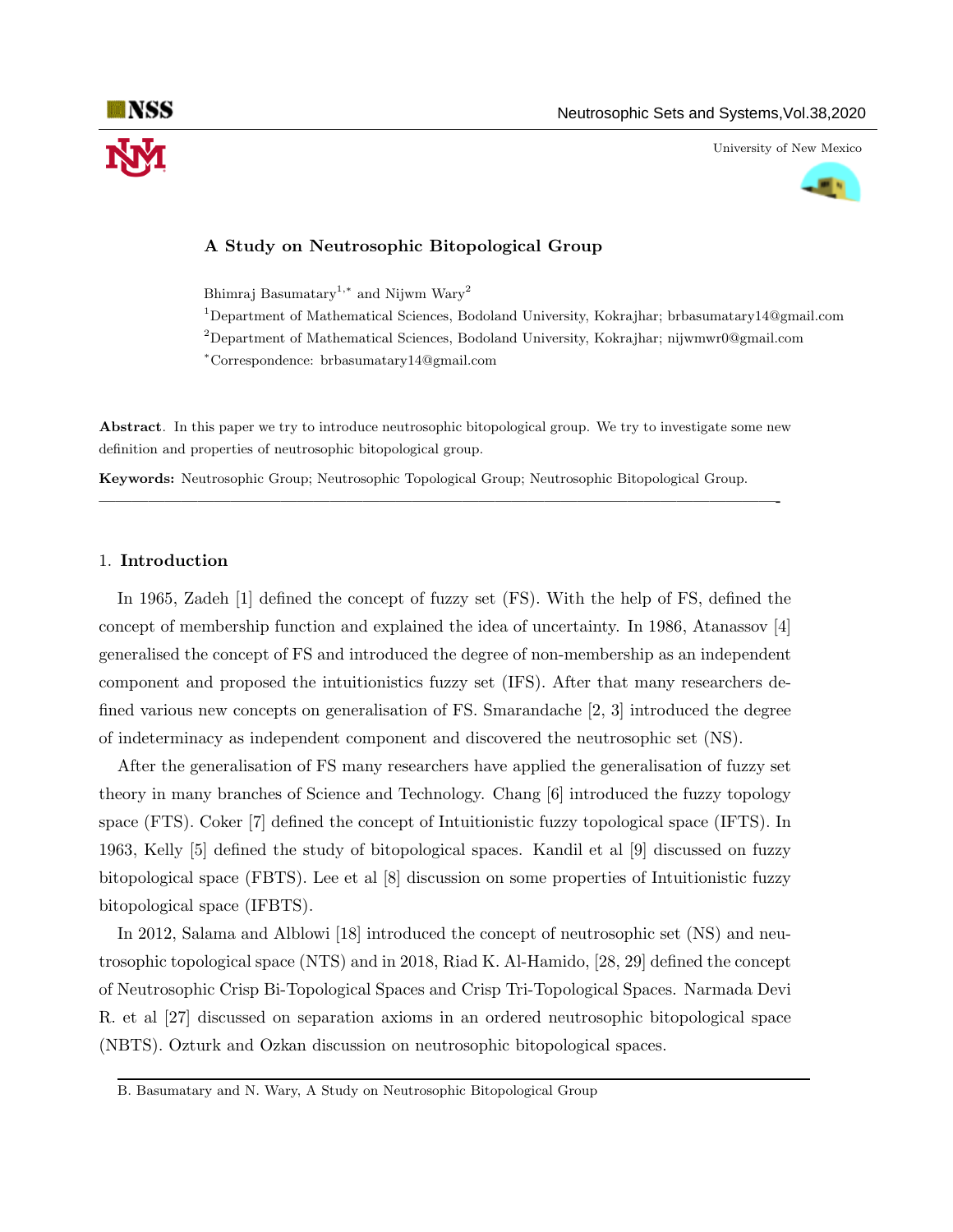In 2015, Sumathi and Arockiarani [10], defined the fuzzy neutrosophic group (FNG). After defining neutrosophic group (NG) Sumathi and Arockiarani [22] defined the concept of topological group structure of neutrosophic set. Currently, neutrosophic set has been applying by researchers in various field of Science and Technology as a tool for getting more appropriate result. Abdel-Basset et al. [12] has applied neutrosophic as a tool on group discussion making framework. Abdel-Basset et al. [13] done on work in solving chain problem using base-worst method based on novel plithogenic model. Smarandache [39] extended neutrosophic set to neutrosophic Overset, Neutrosophic Underset and Neutrosophic Offset. Smarandache [39], in 2016, introduced Neutrosophic Tripolar Set, Neutrosophic Multipolar Set, Neutrosophic Tripolar Graph and Neutrosophic Multipolar Graph. Salama [40] studied some properties of topological space of rough sets with tools for data mining. Broumi et al. [41] introduced the concept of rough neutrosophic sets. Parimala et al. [42] studied on  $\alpha\omega$ -closed sets and its connectedness in neutrosophic topological spaces. Pamucar and Bozanic [30] (2019) used single-valued neutrosophic sets to propose projection-based multi-attributive border approximation area comparison (MABAC) method. In 2018, Liu et al. [31] studied on new extension of decision-making trial and evaluation laboratory method (DEMATEL). Guo et al. [32] (2017) extended the rough set model to neutrosophic environment and used to multi-attribute decision making (MADM) problem. Nie et al. (2017) [33] studied the Weighted Aggregates Sum Product Assessment (WASPAS) method in the context of interval neutrosophic sets (INS). Ye (2016) [34] introduced interval neutrosophic hesitant fuzzy set (INHFS). Pamucar et al. (2018, 2019) [35, 36] studied application of linguistic neutrosophic number. Karaaslan (2020) [37] introduced type-2 single valued neutrosophic set along with some distance measures. Neutrosophic number is used by Maiti et al. (2019) [38] to solve multi-objective linear programming problem. Abdel-Basset et al. [24] recently studied integrated plithogenic MCDM approach for financial performance evaluation of manufacturing industries. Abdel-Basset et al. [26] observed on a novel framework to evaluate innovation value proposition for smart product-service systems.

NS is used to control uncertainty by using truth membership function, indeterminacy membership function and falsity membership function. Whereas FS is used to control uncertainty by using membership function only. NS is used indeterminacy as an independent measure of the membership and non-membership function. As a result, NS is considered as a generalization of FS and intuitionistic fuzzy set (IFS) and shows more better result. NS is more necessary to manage the real-life information which are uncertain and inconsistent in nature. In various problem FS and IFS can not completely assured due to in exact inconsistent characteristic. Therefore, NS shows more rational to design the membership function. By observing this we

B. Basumatary and N. Wary, A Study on Neutrosophic Bitopological Group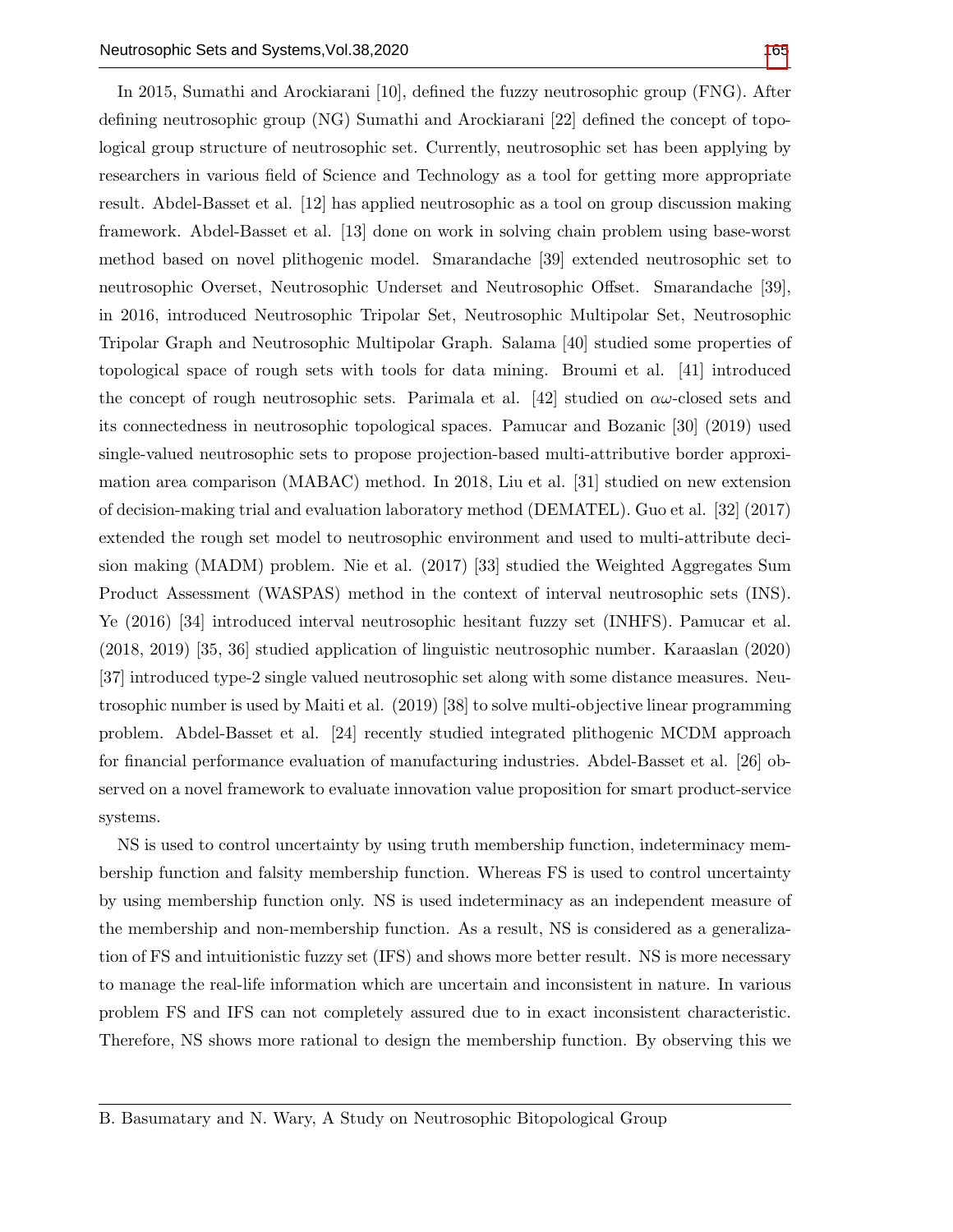are going to do our research and try to study neutrosophic bitopological group (NBTG) by using NS and try to prove some of their properties.

## 2. Preliminaries

#### 2.1. Definition:[18]

A NS A on a universe of discourse X is defined as  $A = \{ \langle x, \mathcal{T}_A(x), \mathcal{I}_A(x), \mathcal{F}_A(x) \rangle : x \in X \},\$ where  $\mathcal{T}, \mathcal{I}, \mathcal{F}: X \to [0, 1]$ . Note that  $0 \leq \mathcal{T}_A(x) + \mathcal{I}_A(x) + \mathcal{F}_A(x) \leq 3$ .

## 2.2. Definition:[21, 18]

The complement of NS A is denoted by  $A^c$  and is defined as  $A^c(x) = \{ \langle x, \mathcal{T}_{A^c}(x) \rangle \mid$  $\mathcal{F}_A(x), \mathcal{I}_{A^c}(x) = 1 - \mathcal{I}_A(x), \mathcal{F}_{A^c}(x) = \mathcal{T}_A(x)$ ;  $x \in X$ .

# 2.3. Definition:[21, 18]

Let  $X \neq \phi$  and  $A = \{ \langle x, \mathcal{T}_A(x), \mathcal{I}_A(x), \mathcal{F}_A(x) \rangle : x \in X \}, B = \{ \langle x, \mathcal{T}_B(x), \mathcal{I}_B(x), \mathcal{F}_B(x) \rangle : x \in X \}$  $x \in X$ , are NSs. Then

- (i)  $A \wedge B = \{ \langle x, min(\mathcal{T}_A(x), \mathcal{T}_B(x)), min(\mathcal{I}_A(x), \mathcal{I}_B(x)), max(\mathcal{F}_A(x), \mathcal{F}_B(x)), \rangle : x \in X \}$
- (ii)  $A \vee B = \{ \langle x, max(\mathcal{T}_A(x), \mathcal{T}_B(x)), max(\mathcal{I}_A(x), \mathcal{I}_B(x)), min(\mathcal{F}_A(x), \mathcal{F}_B(x)), \rangle : x \in X \}$
- (iii)  $A \leq B$  if for each  $x \in X$ ,  $\mathcal{T}_A(x) \leq \mathcal{T}_B(x)$ ,  $\mathcal{T}_A(x) \leq \mathcal{T}_B(x)$ ,  $\mathcal{F}_A(x) \geq \mathcal{F}_B(x)$ .

### 2.4. Definition:[21]

Let X and Y be two non empty sets and let  $\phi$  be a function from a set X to a set Y. Let  $A = \{ \langle x, \mathcal{T}_A(x), \mathcal{I}_A(x), \mathcal{F}_A(x) \rangle : x \in X \}, B = \{ \langle y, \mathcal{T}_B(y), \mathcal{I}_B(y), \mathcal{F}_B(y) \rangle : y \in Y \}$  be NS in X and Y. Then

(i)  $\phi^{-1}(B)$ , the preimage of B under  $\phi$  is the NS in X defined by  $\phi^{-1}(B) = \left\{ \langle x, \phi^{-1}(\mathcal{T}_B)(x), \phi^{-1}(\mathcal{I}_B)(x), \phi^{-1}(\mathcal{F}_B)(x) \rangle : x \in X \right\}$ 

where for all  $x \in X$ ,  $\phi^{-1}(\mathcal{T}_B)(x) = \mathcal{T}_B(f(x))$ ,  $\phi^{-1}(\mathcal{I}_B)(x) = \mathcal{I}_B(f(x))$ ,  $\phi^{-1}(\mathcal{F}_B)(x) =$  $\mathcal{F}_B(f(x)).$ 

(ii) The image of A under  $\phi$  denoted by  $\phi(A)$  is a NS in Y defined by

$$
\phi(A) = (\phi(\mathcal{T}_A), \phi(\mathcal{I}_A), \phi(\mathcal{F}_A)),
$$
 where for each  $u \in Y$ ,

$$
\phi(\mathcal{T}_A)(u) = \begin{cases} \n\bigvee_{x \in \phi^{-1}(u)} \mathcal{T}_A(x), & \text{if } \phi^{-1}(u) \neq 0 \\ \n0, & \text{otherwise} \n\end{cases}
$$
\n
$$
\phi(\mathcal{I}_A)(u) = \begin{cases} \n\bigvee_{x \in \phi^{-1}(u)} \mathcal{I}_A(x), & \text{if } \phi^{-1}(u) \neq 0 \\ \n0, & \text{otherwise} \n\end{cases}
$$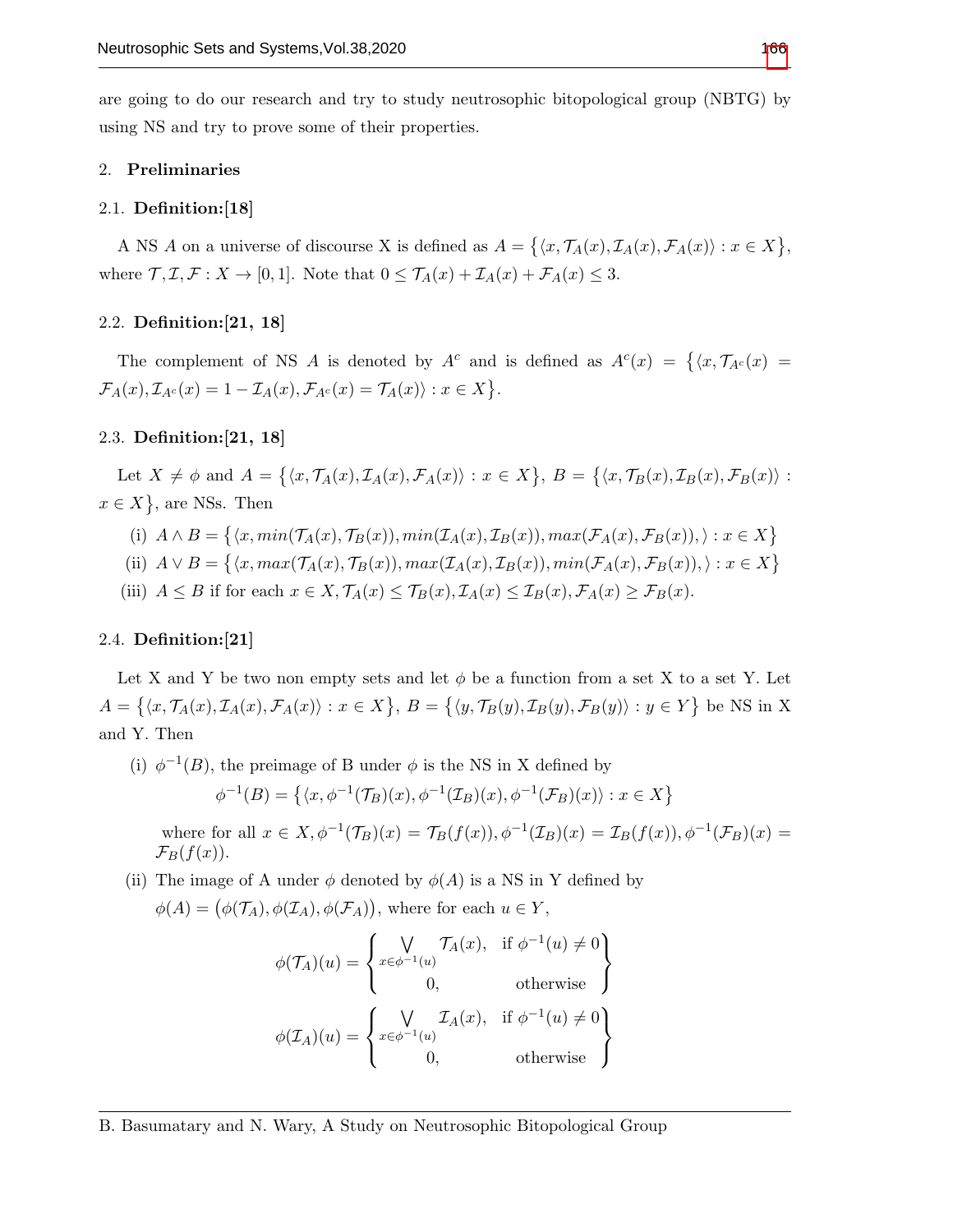$$
\phi(\mathcal{F}_A)(u) = \begin{cases} \bigvee_{x \in \phi^{-1}(u)} \mathcal{F}_A(x), & \text{if } \phi^{-1}(u) \neq 0 \\ 0, & \text{otherwise} \end{cases}.
$$

### 2.5. Definition:[19]

Let  $\alpha, \beta, \gamma \in [0,1]$  and  $\alpha + \beta + \gamma \leq 3$ . A neutrosophic point  $x_{(\alpha,\beta,\gamma)}$  of X is the NS in X defined by

$$
x_{(\alpha,\beta,\gamma)}(u) = \begin{cases} (\alpha,\beta,\gamma), & \text{if } x = u \\ (0,0,1), & \text{if } x \neq u \end{cases}
$$
; for each  $u \in X$ .

A neutrosophic point is said to belong to a NS  $A = \{ \langle x, \mathcal{T}_A(x), \mathcal{I}_A(x), \mathcal{F}_A(x) \rangle : x \in X \}$  in X denoted by  $x_{(\alpha,\beta,\gamma)} \in A$  if  $\alpha \leq \mathcal{T}_A(x)$ ,  $\beta \leq \mathcal{T}_A(x)$  and  $\gamma \geq \mathcal{F}_A(x)$ .

# 3. Neutrosophic Group

#### 3.1. Definition:[10]

Let  $(X, \circ)$  be a group and let A be a neutrosophic group (NG) in X. Then A is said to be a NG in X if it satisfies the following conditions:

(i) 
$$
\mathcal{T}_A(xy) \ge \mathcal{T}_A(x) \land \mathcal{T}_A(y)
$$
,  $\mathcal{T}_A(xy) \ge \mathcal{T}_A(x) \land \mathcal{T}_A(y)$  and  $\mathcal{F}_A(xy) \le \mathcal{F}_A(x) \lor \mathcal{F}_A(y)$ ,  
(ii)  $\mathcal{T}_A(x^{-1}) \ge \mathcal{T}_A(x)$ ,  $\mathcal{T}_A(x^{-1}) \ge \mathcal{T}_A(x)$ , and  $\mathcal{F}_A(x^{-1}) \le \mathcal{F}_A(x)$ .

### 3.2. Definition:[22]

Let X be a group and let G be NG in X and e be the identity of X. We define the NS  $\mathcal{G}_e$  by

$$
\mathcal{G}_e = \{x \in X : \mathcal{T}_{\mathcal{G}}(x) = \mathcal{T}_{\mathcal{G}}(e), \mathcal{I}_{\mathcal{G}}(x) = \mathcal{I}_{\mathcal{G}}(e), \mathcal{F}_{\mathcal{G}}(x) = \mathcal{F}_{\mathcal{G}}(e)\}.
$$

We note for a NG G in a group X, for every  $x \in X : \mathcal{T}_\mathcal{G}(x^{-1}) = \mathcal{T}_\mathcal{G}(x), \mathcal{I}_\mathcal{G}(x^{-1}) = \mathcal{I}_\mathcal{G}(x)$  and  $\mathcal{F}_{\mathcal{G}}(x^{-1}) = \mathcal{F}_{\mathcal{G}}(x)$ . Also for the identity e of the group  $X : \mathcal{T}_{\mathcal{G}}(e) \geq \mathcal{T}_{\mathcal{G}}(x), \mathcal{I}_{\mathcal{G}}(e) \geq \mathcal{I}_{\mathcal{G}}(x)$ , and  $\mathcal{F}_{\mathcal{G}}(e) \leq \mathcal{F}_{\mathcal{G}}(x).$ 

#### 3.3. Proposition:

Let G be a NG in a group X. Then for all  $x, y \in X$ ,

- (1)  $\mathcal{T}_{\mathcal{G}}(xy^{-1}) = \mathcal{T}_{\mathcal{G}}(e) \Rightarrow \mathcal{T}_{\mathcal{G}}(x) = \mathcal{T}_{\mathcal{G}}(y)$
- (2)  $\mathcal{I}_{\mathcal{G}}(xy^{-1}) = \mathcal{I}_{\mathcal{G}}(e) \Rightarrow \mathcal{I}_{\mathcal{G}}(x) = \mathcal{I}_{\mathcal{G}}(y)$
- (3)  $\mathcal{F}_{\mathcal{G}}(xy^{-1}) = \mathcal{F}_{\mathcal{G}}(e) \Rightarrow \mathcal{F}_{\mathcal{G}}(x) = \mathcal{F}_{\mathcal{G}}(y)$

# 3.4. Proposition:

Let X be a group. Then the following statements are equivalent;

(i)  $\mathcal G$  is neutrosophic group in X.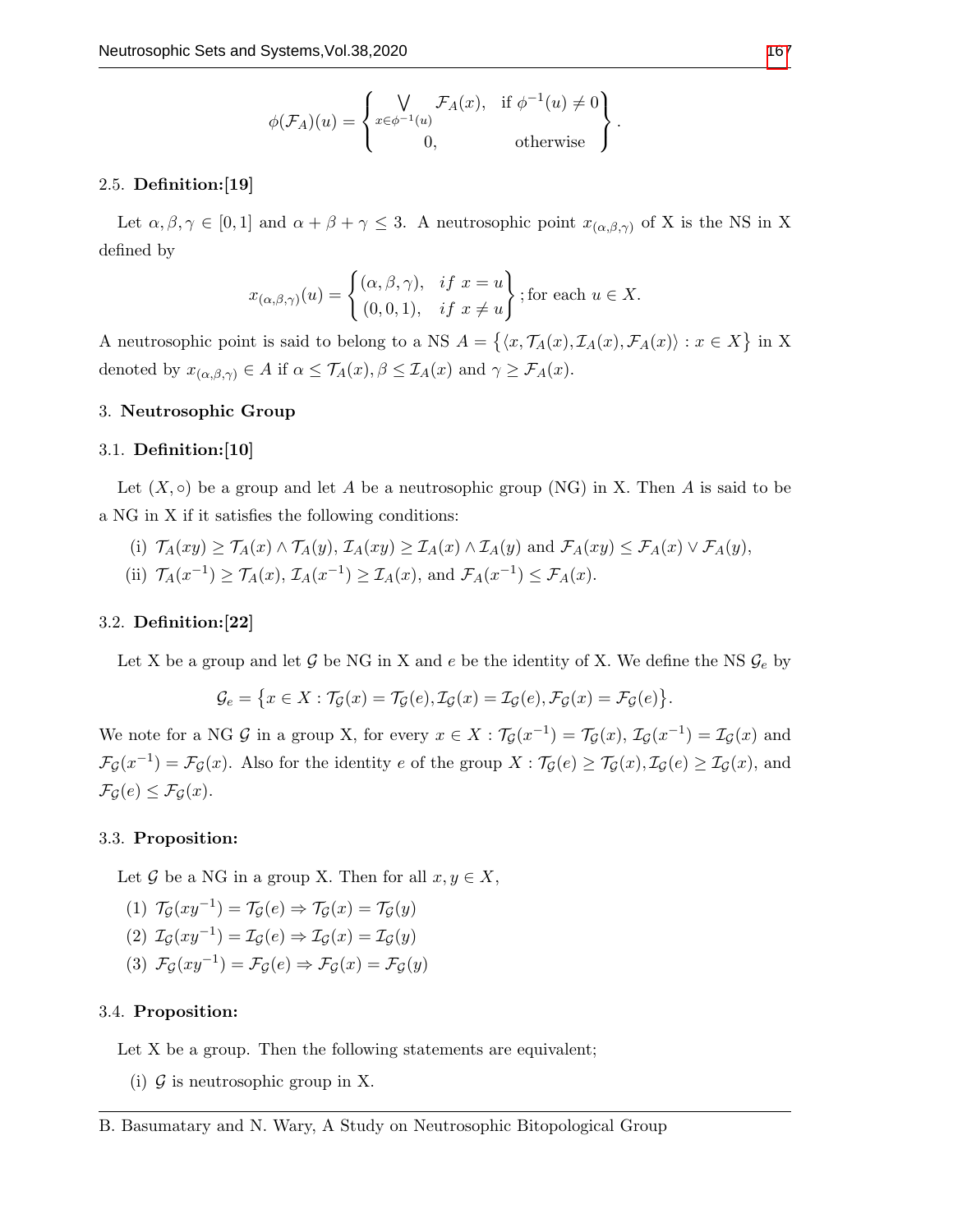(ii) For all  $x, y \in X, \mathcal{T}_{\mathcal{G}}(xy^{-1}) \geq \mathcal{T}_{\mathcal{G}}(x) \wedge \mathcal{T}_{\mathcal{G}}(y), \mathcal{I}_{\mathcal{G}}(xy^{-1}) \geq \mathcal{I}_{\mathcal{G}}(x) \wedge \mathcal{I}_{\mathcal{G}}(y), \mathcal{F}_{\mathcal{G}}(xy^{-1}) \leq$  $\mathcal{F}_{\mathcal{G}}(x) \vee \mathcal{F}_{\mathcal{G}}(y).$ 

### 3.5. Definition:[10]

Let  $\phi: X \to Y$  be a group homomorphism and let A be a NG in a group X. Then A is said to be neutrosophic-invariant if for any  $x, y \in X, \mathcal{T}_A(x) = \mathcal{T}_A(y), \mathcal{T}_A(x) = \mathcal{T}_A(y)$  and  $\mathcal{F}_A(x) =$  $\mathcal{F}_A(y)$ . It is clear that if A is neutrosophic invariant then  $f(A) \in NG(Y)$ . For each  $A \in$ neutrosophic group  $(X)$ , let  $X_A = \{x \in X : \mathcal{T}_A(x) = \mathcal{T}_A(e), \mathcal{I}_A(x) = \mathcal{I}_A(e), \mathcal{F}_A(x) = \mathcal{F}_A(e)\}.$ Then it is clear that  $X_A$  is a subgroup of X. For each  $a \in X$ , let  $r_a: X \to X$  and  $l_a: X \to X$ be the right and left translations of X into itself, defined by  $r_a(x) = xa$  and  $l_a(x) = ax$ , respectively for each  $x \in X$ .

## 3.6. Definition:[18]

Let X be a non empty set and A neutrosophic topology is a family  $\mathfrak T$  of neutrosophic subsets of X satisfying the following axioms:

- (i)  $0_A$ ,  $1_A \in \mathfrak{T}$
- (ii)  $G_1 \cap G_2 \in \mathfrak{T}$  for any  $G_1, G_2 \in \mathfrak{T}$
- (iii)  $\bigcup G_i \ \forall \{G_i : i \in J\} \subseteq \mathfrak{T}$

In this case the pair  $(X, \mathfrak{T})$  is called a neutrosophic topological space (NTS) and any neutrosophic set in  $\mathfrak T$  is known as neuterosophic open set. The elements of  $\mathfrak T$  are called open neutrosophic sets, a neutrosophic set F is neutrosophic closed set if and only if it  $C(F)$  is neutrosophic open set.

#### 3.7. Definition:[19]

Let  $(X, \mathfrak{T})$  be a NTS and A be a NS in X. Then the induced neutrosophic topology on A is the collection of NSs in A which are the intersection of netrosophic open sets in X with A. Then the pair  $(A, \mathfrak{T}_A)$  is called a neutrosophic subspace of  $(X, \mathfrak{T})$ . The induced neutrosophic topology is denoted by  $\mathfrak{T}_A$ .

#### 4. Neutrosophic Continuity

It is known by [4] that  $f : (X, \mathfrak{T}_X) \to (Y, \mathfrak{T}_Y)$  is neutrosophic continuous if the preimage of each neutrosophic open set in Y is neutrosophic open set in X.

### 4.1. Theorem:

Let  $(X, \mathfrak{T}_X)$  and  $(Y, \mathfrak{T}_Y)$  be two NTGs and  $f : (X, \mathfrak{T}_X) \to (Y, \mathfrak{T}_Y)$  be a mapping, then f is neutrosophic continuous if and only if  $f$  is neutrosophic continuous at neutrosophic point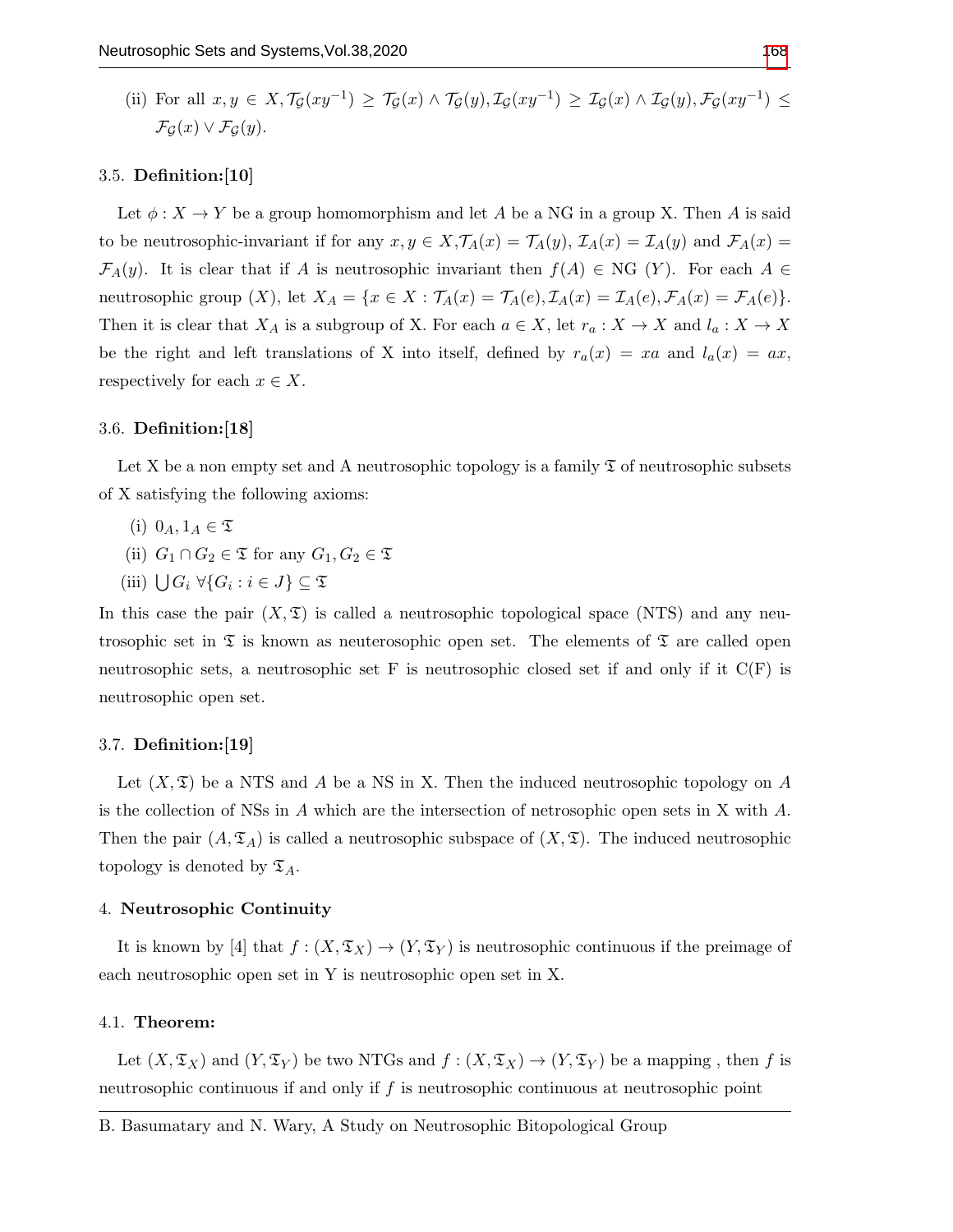$x_{(\alpha,\beta,\gamma)}$ , for each  $x \in X$ .

### 5. Neutrosophic Bitopological Spaces

# 5.1. Definition:[23]

Let  $(X, \mathfrak{T}_1)$  and  $(X, \mathfrak{T}_2)$  be the two neutrosophic topologies on X. Then  $(X, \mathfrak{T}_1, \mathfrak{T}_2)$  is called a neutrosophic bitopological space (In short NBTS).

### 5.2. Definition:[23]

Let  $(X, \mathfrak{T}_1, \mathfrak{T}_2)$  be a NBTS. A NS  $A = \{ \langle x, \mathcal{T}_A(x), \mathcal{T}_A(x), \mathcal{F}_A(x) \rangle : x \in X \}$ over X is said to a pairwise neutrosophic open set in  $(X, \mathcal{T}_1, \mathcal{T}_2)$  if there exist a NS  $A_1 = \{ \langle x, \mathcal{T}_{A_1}(x), \mathcal{I}_{A_1}(x), \mathcal{F}_{A_1}(x) \rangle : x \in X \}$  in  $\mathcal{T}_1$  and a NS  $A_2 =$  $\{\langle x,\mathcal{T}_{A_2}(x),\mathcal{I}_{A_2}(x),\mathcal{F}_{A_2}(x)\rangle$  :  $x \in X\}$  in  $\mathcal{T}_2$  such that  $A = A_1 \cup A_2 =$  $\{\langle x, min(\mathcal{T}_{A_1}(x), \mathcal{T}_{A_2}(x)), min(\mathcal{I}_{A_1}(x), \mathcal{I}_{A_2}(x)), max(\mathcal{F}_{A_1}(x), \mathcal{F}_{A_2}(x))\rangle : x \in X\}.$ 

### 6. Neutrosophic Topological Groups

#### 6.1. Definition:[22]

Let X be a group and G be a NG on X. Let  $\mathfrak{T}^{\mathcal{G}}$  be a neutrosophic topology on G then  $(\mathcal{G},\mathfrak{T}^{\mathcal{G}})$ is said to be neutrosophic topological group ( In short NTG) if the following conditions are satisfied:

- (i) The mapping  $\psi : (\mathcal{G}, \mathfrak{T}^{\mathcal{G}}) \times (\mathcal{G}, \mathfrak{T}^{\mathcal{G}}) \to (\mathcal{G}, \mathfrak{T}^{\mathcal{G}})$  defined by  $\psi(x, y) = xy$ , for all  $x, y \in X$ , is relatively neutrosophic continuous.
- (ii) The mapping  $\mu: (\mathcal{G}, \mathfrak{T}^{\mathcal{G}}) \to (\mathcal{G}, \mathfrak{T}^{\mathcal{G}})$  defined by  $\mu(x) = x^{-1}$ , for all  $x \in X$ , is relatively neutrosophic continuous.

#### 6.2. Definition:[18]

Let X be a group and U, V be two NSs in X. We define the product UV of NS U, V and the inverse  $V^{-1}$  of V as follows:

$$
UV(x) = \{ \langle x, \mathcal{T}_{UV}(x), \mathcal{I}_{UV}(x), \mathcal{F}_{UV}(x) \rangle : x \in X \}
$$

where

$$
\mathcal{T}_{UV}(x) = \sup\{\min\{\mathcal{T}_U(x_1), \mathcal{T}_V(x_1)\}\}
$$

$$
\mathcal{I}_{UV}(x) = \sup\{\min\{\mathcal{I}_U(x_1), \mathcal{I}_V(x_1)\}\}
$$

$$
\mathcal{F}_{UV}(x) = \sup\{\min\{\mathcal{F}_U(x_1), \mathcal{F}_V(x_1)\}\}
$$

where  $x = x_1.x_2$  and for  $V = \{x \langle \mathcal{T}_V(x), \mathcal{I}_V(x), \mathcal{F}_V(x) \rangle : x \in X\}$ , we have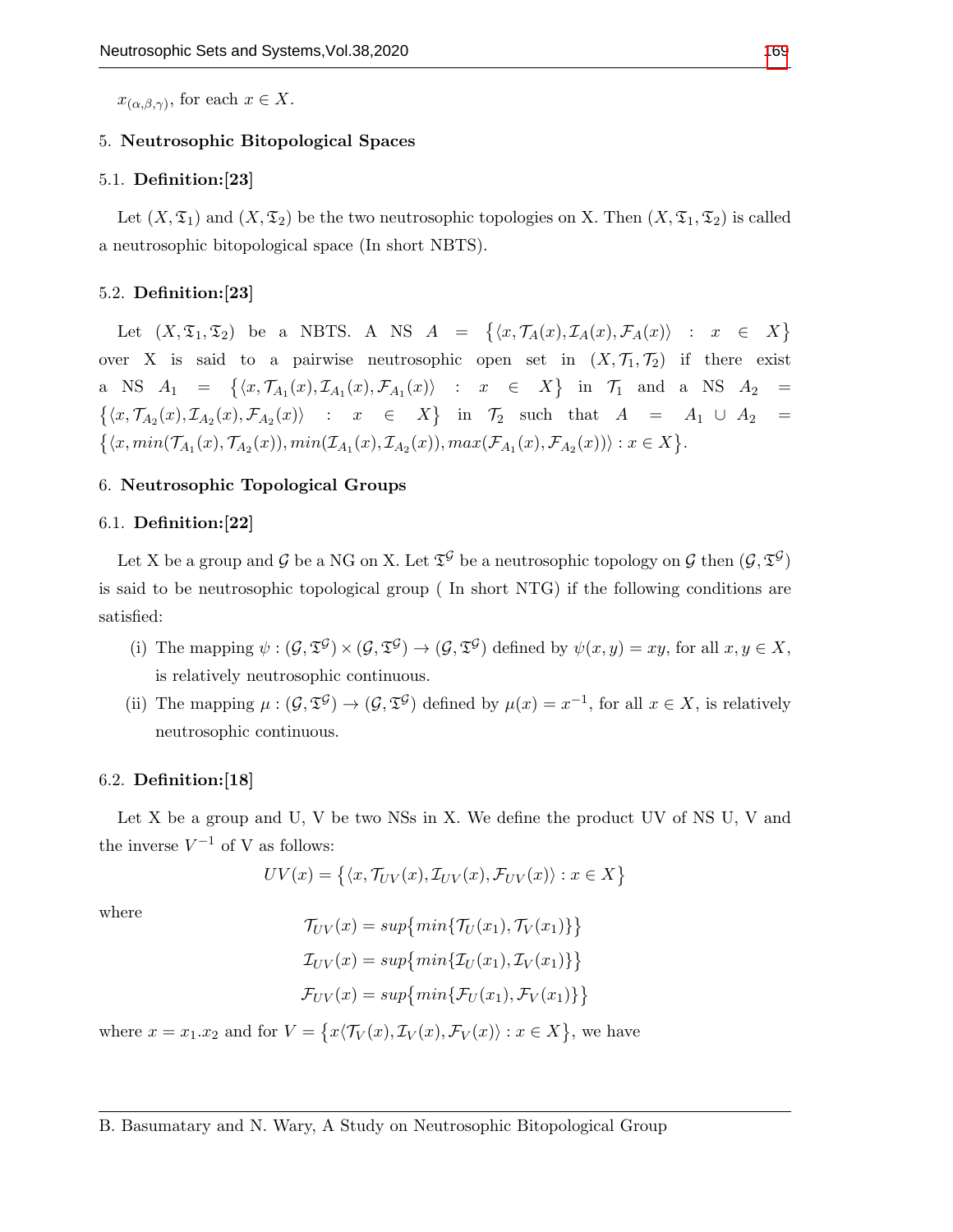$$
V^{-1} = \left\{ \langle x, \mathcal{T}_V(x^{-1}), \mathcal{I}_V(x^{-1}), \mathcal{F}_V(x^{-1}) \rangle : x \in X \right\}.
$$

### 7. Main Results:

## 7.1. Definition:

Let X be a group and G be a NG on X. Let  $\mathfrak{T}_1^{\mathcal{G}}, \mathfrak{T}_2^{\mathcal{G}}$  be two neutrosophic topologies on G then  $(\mathcal{G}, \mathfrak{T}_1^{\mathcal{G}}, \mathfrak{T}_2^{\mathcal{G}})$  is said to be neutrosophic bitopological group (In short NBTG) if the following conditions hold good:

- (i) The mapping  $\psi : (\mathcal{G}, \mathfrak{T}_{i}^{\mathcal{G}}) \times (\mathcal{G}, \mathfrak{T}_{i}^{\mathcal{G}}) \to (\mathcal{G}, \mathfrak{T}_{i}^{\mathcal{G}})$  defined by  $\psi(x, y) = xy$ , for all  $x, y \in X$ , is relatively neutrosophic *i*-continuous for each  $i=1, 2$ .
- (ii) The mapping  $\mu: (\mathcal{G}, \mathfrak{T}_{i}^{\mathcal{G}}) \to (\mathcal{G}, \mathfrak{T}_{i}^{\mathcal{G}})$  defined by  $\mu(x) = x^{-1}$ , for all  $x \in X$ , is relatively neutrosophic *i*-continuous for each  $i=1, 2$ .

# 7.2. Definition:

Let G be a NG of a group X. Then for fixed  $a \in X$ , the left translation  $l_a : (\mathcal{G}, \mathfrak{T}_i^{\mathcal{G}}) \to$  $(\mathcal{G}, \mathfrak{T}_{i}^{\mathcal{G}})$  for each  $i = 1, 2$ ; is defined by  $l_a(x) = ax$ , for all  $x \in X$ , where  $ax =$  $\{\langle a, \mathcal{T}_i^{\mathcal{G}}(ax), \mathcal{I}_i^{\mathcal{G}}(ax), \mathcal{F}_i^{\mathcal{G}}(ax)\rangle : x \in X\}$  for each  $i = 1, 2$ .

Similarly, the right translation  $r_a: (\mathcal{G}, \mathfrak{T}_i^{\mathcal{G}}) \to (\mathcal{G}, \mathfrak{T}_i^{\mathcal{G}})$  for each  $i = 1, 2$ ; is defined by  $r_a(x) = xa$ , for all  $x \in X$ , where  $ax = \{ \langle a, \mathcal{T}_i^{\mathcal{G}}(xa), \mathcal{I}_i^{\mathcal{G}}(xa), \mathcal{F}_i^{\mathcal{G}}(xa) \rangle : x \in X \}$  for each  $i = 1, 2$ .

## 7.3. Lemma:

Let X be a group with NBTG  $\mathcal G$  in X with two neutrosophic topologies  $\mathfrak T_1, \mathfrak T_2$ . Then for each  $a \in \mathcal{G}_e$ , the translation  $l_a$  and  $r_a$  are relatively neutrosophic homeomorphism of  $(\mathcal{G}, \mathfrak{T}_1^{\mathcal{G}}, \mathfrak{T}_2^{\mathcal{G}})$ into itself.

**Proof:** From Proposition 3.11 [10], we have  $l_a[\mathcal{G}] = \mathcal{G}$  and  $r_a[\mathcal{G}] = \mathcal{G}$ , for all  $a \in \mathcal{G}_e$  and let  $h:(\mathcal{G},\mathfrak{T}_{i}^{\mathcal{G}})\to(\mathcal{G},\mathfrak{T}_{i}^{\mathcal{G}})\times(\mathcal{G},\mathfrak{T}_{i}^{\mathcal{G}})$ , for each  $i=1,2$ ; defined by  $h(x)=(a,x)$  for each  $x\in X$ . Then  $r_a: \psi \circ h$ . Since  $a \in \mathcal{G}_e$ ,  $\mathcal{T}_i^{\mathcal{G}}(a) = \mathcal{T}_i^{\mathcal{G}}(e)$ ,  $\mathcal{I}_i^{\mathcal{G}}(a) = \mathcal{I}_i^{\mathcal{G}}(e)$ , and  $\mathcal{F}_i^{\mathcal{G}}(a) = \mathcal{F}_i^{\mathcal{G}}(e)$ , for each  $i = 1, 2$ . Thus  $\mathcal{T}_i^{\mathcal{G}}(a) \geq \mathcal{T}_i^{\mathcal{G}}(x)$ ,  $\mathcal{I}_i^{\mathcal{G}}(a) \geq \mathcal{I}_i^{\mathcal{G}}(x)$ , and  $\mathcal{F}_i^{\mathcal{G}}(a) \leq \mathcal{F}_i^{\mathcal{G}}(x)$ , for each  $x \in X$ . It follows from proposition 3.34 [11] that  $\phi:(\mathcal{G},\mathfrak{T}^{\mathcal{G}}_i)\to (\mathcal{G},\mathfrak{T}^{\mathcal{G}}_i)\times (\mathcal{G},\mathfrak{T}^{\mathcal{G}}_i)$  is relatively neutrosophic *i*-continuous for each  $i = 1, 2$ . By the hypothesis  $\psi$  is relatively neutrosophic *i*-continuous for each  $i = 1, 2$ . So  $r_a$  is relatively neutrosophic *i*-continuous for each  $i = 1, 2$ . Moreover  $r_a^{-1} = r_{a^{-1}}$ . Similarly we are shown the relatively neutrosophic *i*-continuous for each  $i = 1, 2$  of  $l_a^{-1} = l_{a^{-1}}$ .

# 7.4. Theorem:

Let G be a NBTG on X with  $\mathfrak{T}_1, \mathfrak{T}_2$  two neutrosophic topologies. Let U be a neutrosophic open set of  $(\mathcal{G}, \mathfrak{T}_i^{\mathcal{G}})$  for each  $i=1, 2$  and  $x \in \mathcal{G}_e$ , then  $xU$  and  $Ux$  are neutrosophic open set.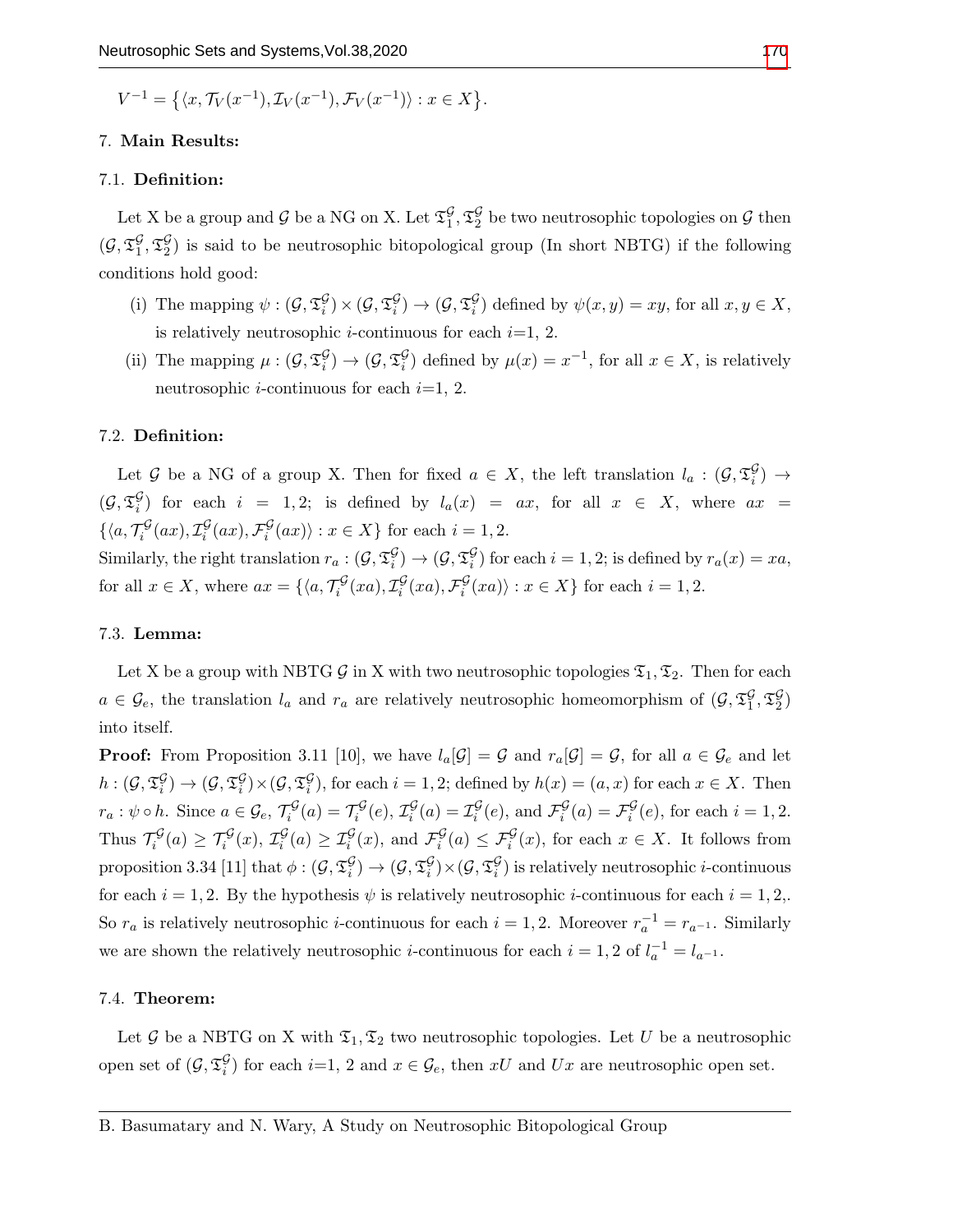**Proof:** Since U is neutrosophic open set of G and  $x \in \mathcal{G}_e$ ,  $\lambda : (\mathcal{G}, \mathfrak{T}_i^{\mathcal{G}}) \to (\mathcal{G}, \mathfrak{T}_i^{\mathcal{G}})$  is neutrosophic homeomorphism for each  $i=1, 2$ . This implies that  $l_x(U) = xU$  is neutrosophic open set in  $\mathcal G$ . Similarly Ux is neutrosophic open set in  $\mathcal G$ .

### 7.5. Lemma:

Let X be a group and let  $\mathcal G$  be NBTG in X. Then

- (i) The inverse function  $\phi: (\mathcal{G}, \mathfrak{T}_{i}^{\mathcal{G}}) \to (\mathcal{G}, \mathfrak{T}_{i}^{\mathcal{G}})$  defined by  $\phi(x) = x^{-1}$ , for all  $x \in X$  is relatively neutrosophic *i*-continuous homeomorphism for each  $i=1, 2$ .
- (ii) The inner automorphism  $\lambda$  :  $(\mathcal{G}, \mathfrak{T}_{i}^{\mathcal{G}}) \rightarrow (\mathcal{G}, \mathfrak{T}_{i}^{\mathcal{G}})$  defined by  $\lambda(g) = aga^{-1}$  $\{\langle g, \mathcal{T}_{i}^{\mathcal{G}}(aga^{-1}), \mathcal{I}_{i}^{\mathcal{G}}(aga^{-1}), \mathcal{F}_{i}^{\mathcal{G}}(aga^{-1})\rangle\},\$  where  $g \in X$  and  $a \in \mathcal{G}_{e}$  is relatively neutrosophic homeomorphism for each  $i=1,2$ .

**Proof:** (i) Clearly  $\phi$  is one-to-one. Since  $\phi(\mathcal{G}) = \{ \langle x, \phi(\mathcal{T}_i^{\mathcal{G}}(x)), \phi(\mathcal{I}_i^{\mathcal{G}}(x)), \phi(\mathcal{F}_i^{\mathcal{G}}(x)) \rangle : x \in \mathcal{G} \}$ for each  $i=1, 2$  where

$$
\phi(\mathcal{T}_i^{\mathcal{G}}(x)) = \begin{cases} \vee_{y \in \phi^{-1}(x)} \mathcal{T}_i^{\mathcal{G}}(y), & \text{if } \phi^{-1}(x) \neq 0 \\ 0, & \text{otherwise} \end{cases}
$$

$$
= \begin{cases} \mathcal{T}_i^{\mathcal{G}}(x^{-1}), & \text{if } \phi^{-1}(x) \neq 0 \\ 0, & \text{otherwise} \end{cases}
$$

$$
= \begin{cases} \mathcal{T}_i^{\mathcal{G}}(x), & \text{if } \phi^{-1}(x) \neq 0 \\ 0, & \text{otherwise} \end{cases}
$$

Also,  $\phi(\mathcal{I}_i^{\mathcal{G}}(x)) = \mathcal{I}_i^{\mathcal{G}}(x)$  and  $\phi(\mathcal{F}_i^{\mathcal{G}}(x)) = \mathcal{F}_i^{\mathcal{G}}(x)$ Thus  $\phi(\mathcal{G}) = \{ \langle x, \mathcal{T}_i^{\mathcal{G}}(x), \mathcal{I}_i^{\mathcal{G}}(x), \mathcal{F}_i^{\mathcal{G}}(x) \rangle : x \in \mathcal{G} \},\$  for each  $i=1, 2$ . Also  $\phi$  is neutrosophic *i*-continuous for each *i*=1,2 by definition because  $(\mathcal{G}, \mathfrak{T}_1^{\mathcal{G}}, \mathfrak{T}_2^{\mathcal{G}})$  is NBTG. Since  $\phi^{-1}(x) = x^{-1}$  is relatively neutrosophic *i*-continuous for each *i*=1, 2. Hence for every  $x \in X$ ,  $\phi$  is relatively neutrosophic open. Thus  $\phi$  is relatively neutrosophic homeomorphism.

(ii) Since  $r_a$  and  $l_a$  are relatively neutrosophic homeomorphism and  $r_a^{-1} = r_{a^{-1}}$ . The inner automorphism  $\lambda$  is a composition  $r_{a^{-1}}$  and l. Hence  $\lambda$  is a relative neutosophic homeomorphism.

### 7.6. Theorem:

Let G be a NBTG in a group X and e be the identity of X. If  $a \in \mathcal{G}_e$  and N is a neighbourhood of e such that  $\mathcal{T}_i^N(e) = 1$ ,  $\mathcal{I}_i^N(e) = 1$ ,  $\mathcal{F}_i^N(e) = 0$  for each  $i=1, 2$  then aN is a nbd of a such that  $aN(a) = 1_N$ .

**Proof:** Since N is a nbd of e such that  $\mathcal{T}_i^N = 1$ ,  $\mathcal{I}_i^N = 1$ ,  $\mathcal{F}_i^N = 0$  for each  $i=1, 2$ ; there exists a neutrosophic open set U such that  $U \subseteq N$  and  $\mathcal{T}_i^U(e) = \mathcal{T}_i^N(e) = 1$ ,  $\mathcal{I}_i^U(e) = \mathcal{I}_i^N(e) = 1$ ,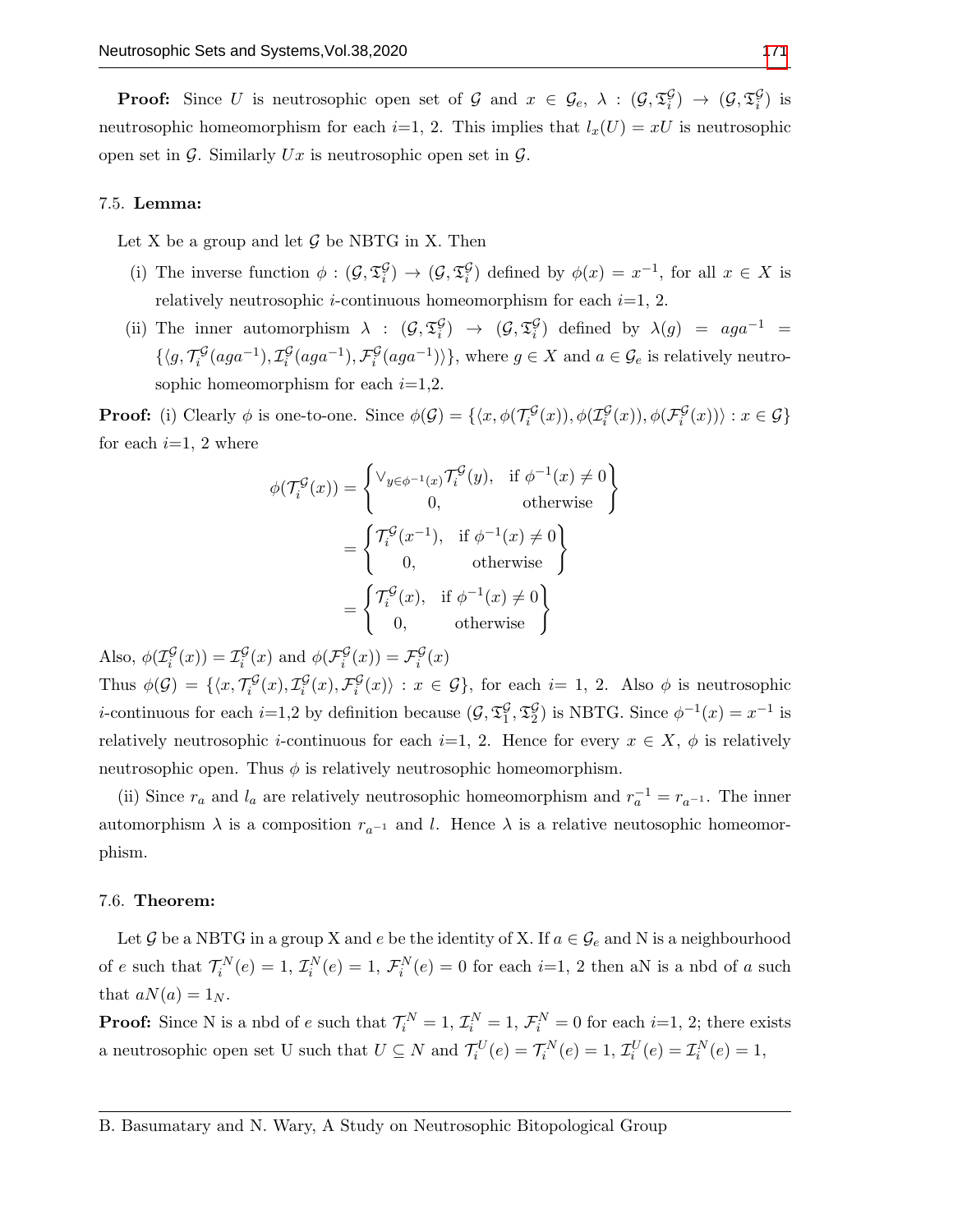$\mathcal{F}_i^U(e) = \mathcal{F}_i^N(e) = 0$ , for each  $i=1, 2$ . Let  $l_a: (\mathcal{G}, \mathfrak{T}_i^{\mathcal{G}}) \to (\mathcal{G}, \mathfrak{T}_i^{\mathcal{G}})$  be a left translation defined by  $l_a(g) = ag$ , for each  $g \in X$  and  $i=1, 2$ . Then  $l_a$  is neutrosophic homeomorphism. Then aU is a neutrosophic open set. Now,

$$
aU(a) = \{ \langle a, \mathcal{T}_i^{aU}(a), \mathcal{I}_i^{aU}(a), \mathcal{F}_i^{aU}(a) \rangle \}, \text{for each } i = 1, 2.
$$
  
\n
$$
= \{ \langle a, \mathcal{T}_i^{U}(aa^{-1}), \mathcal{I}_i^{U}(aa^{-1}), \mathcal{F}_i^{U}(aa^{-1}) \rangle \}
$$
  
\n
$$
= \{ \langle a, \mathcal{T}_i^{U}(e), \mathcal{I}_i^{U}(e), \mathcal{F}_i^{U}(e) \rangle \}
$$
  
\n
$$
= \{ \langle a, 1, 1, 0 \rangle \}
$$
  
\nAlso,  $aN(x) = \{ \langle x, \mathcal{T}_i^{aN}(x), \mathcal{T}_i^{aN}(x), \mathcal{F}_i^{aN}(x) \rangle : x \in X \}, \text{for each } i = 1, 2.$   
\n
$$
= \{ \langle x, \mathcal{T}_i^{N}(a^{-1}x), \mathcal{I}_i^{N}(a^{-1}x), \mathcal{F}_i^{N}(a^{-1}x) \rangle : x \in X \}
$$
  
\n
$$
\geq \{ \langle x, \mathcal{T}_i^{U}(a^{-1}x), \mathcal{I}_i^{U}(a^{-1}x), \mathcal{F}_i^{U}(a^{-1}x) \rangle : x \in X \}
$$
  
\n
$$
= \{ \langle x, \mathcal{T}_i^{aU}(x), \mathcal{I}_i^{aU}(x), \mathcal{F}_i^{aU}(x) \rangle \}
$$

$$
= aU(x)
$$
  
=  $aV(x)$   
 $aN(x) \ge aU(x)$ ; for each  $x \in X$ .  
and  $aN(a) = \{(a, \mathcal{T}_a^{aN}(a), \mathcal{I}_i^{aN}(a), \mathcal{F}_i^{aN}(a))\}$ , for each  $i = 1, 2$ .

and 
$$
dN(a) = \{ \langle a, I_i \quad (a), L_i \quad (a), \mathcal{F}_i \quad (a) \rangle \}, \text{ for each } i = 1, 2.
$$
\n
$$
= \{ \langle a, \mathcal{T}_i^N(aa^{-1}), \mathcal{I}_i^N(aa^{-1}), \mathcal{F}_i^N(aa^{-1}) \rangle \}
$$
\n
$$
= \{ \langle a, \mathcal{T}_i^N(e), \mathcal{I}_i^N(e), \mathcal{F}_i^N(e) \rangle \}
$$
\n
$$
= \{ \langle a, 1, 1, 0 \rangle \}
$$
\n
$$
\Rightarrow aN(a) = \{ \langle a, 1, 1, 0 \rangle \}
$$

Thus, there exist a neutrosophic open set aU such that  $aU \subseteq aN$  and  $aU(a) = aN(a)$  $\{\langle a, 1, 1, 0 \rangle\}.$ 

## 7.7. Proposition:

Let X be a group and G be a NBTG on X with  $\mathfrak{T}_1, \mathfrak{T}_2$  two neutrosophic topologies. Let  $\lambda: X \times X \to X$  be the function defined by  $\lambda(g, h) = gh^{-1}$  for any  $g, h \in X$ . Then  $\mathcal G$  is a NBTG in X iff the function  $\lambda: (\mathcal{G}, \mathfrak{T}_i^{\mathcal{G}}) \times (\mathcal{G}, \mathfrak{T}_i^{\mathcal{G}}) \to (\mathcal{G}, \mathfrak{T}_i^{\mathcal{G}})$  is relatively neutrosophic *i*-continuous for each  $i=1, 2$ .

**Proof:** The function  $\mu: (\mathcal{G}, \mathfrak{T}_{i}^{\mathcal{G}}) \times (\mathcal{G}, \mathfrak{T}_{i}^{\mathcal{G}}) \to (\mathcal{G}, \mathfrak{T}_{i}^{\mathcal{G}}) \times (\mathcal{G}, \mathfrak{T}_{i}^{\mathcal{G}})$  is neutrosophic relatively *i*-continuous for each *i*=1, 2; by the corollary to Proposition 3.28 [11]. Also since  $G$  is a NBTG in X by the Definition  $[7.1] \psi : (\mathcal{G}, \mathfrak{T}_{i}^{\mathcal{G}}) \times (\mathcal{G}, \mathfrak{T}_{i}^{\mathcal{G}}) \to (\mathcal{G}, \mathfrak{T}_{i}^{\mathcal{G}})$  is relatively neutrosophic *i*-continuous for each *i*=1, 2. Then  $\beta : \psi \circ \mu : (\mathcal{G}, \mathfrak{T}_{i}^{\mathcal{G}}) \times (\mathcal{G}, \mathfrak{T}_{i}^{\mathcal{G}}) \rightarrow (\mathcal{G}, \mathfrak{T}_{i}^{\mathcal{G}})$  is relatively neutrosophic *i*-continuous for each  $i=1, 2$ .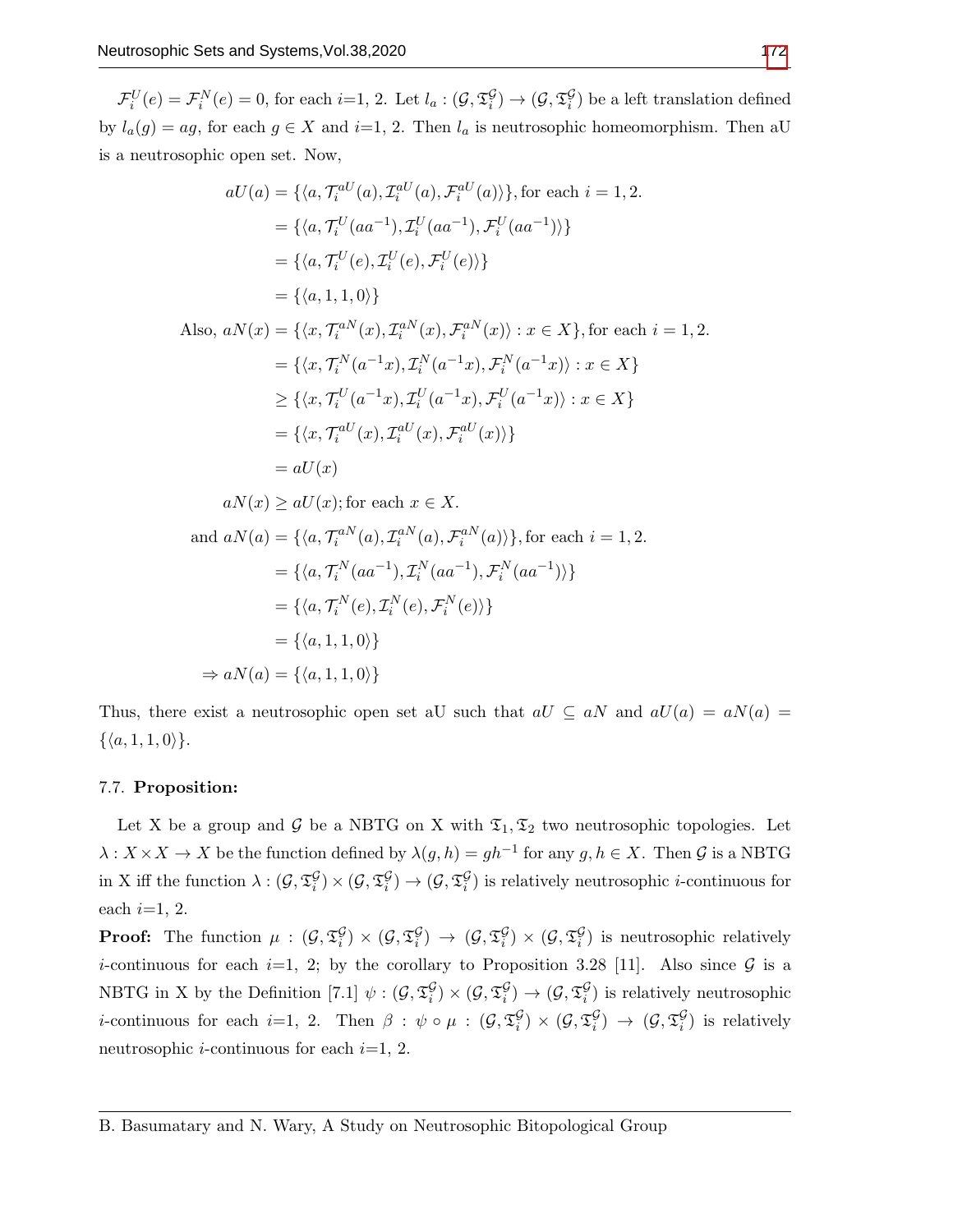Conversely, let  $\beta: (\mathcal{G}, \mathfrak{T}_{i}^{\mathcal{G}}) \times (\mathcal{G}, \mathfrak{T}_{i}^{\mathcal{G}}) \to (\mathcal{G}, \mathfrak{T}_{i}^{\mathcal{G}})$  is relatively neutrosophic *i*-continuous for each *i*=1, 2. If *e* is the identity element of X, then  $\mathcal{T}_i^{\mathcal{G}}(e) \geq \mathcal{T}_i^{\mathcal{G}}(g)$ ,  $\mathcal{I}_i^{\mathcal{G}}(e) \geq \mathcal{I}_i^{\mathcal{G}}(g)$  and  $\mathcal{F}_i^{\mathcal{G}}(e) \leq$  $\mathcal{F}^{\mathcal{G}}_i(g)$  for all  $g \in X$ . By the Proposition 3.34 [11], the function  $\phi : (\mathcal{G}, \mathfrak{T}^{\mathcal{G}}_i) \to (\mathcal{G}, \mathfrak{T}^{\mathcal{G}}_i) \times (\mathcal{G}, \mathfrak{T}^{\mathcal{G}}_i)$ defined by  $\phi(h) = (e, h)$  is relatively neutrosophic *i*-continuous for each *i*=1, 2. Thus the function  $\alpha = \beta \circ \phi : (\mathcal{G}, \mathfrak{T}_{i}^{\mathcal{G}}) \to (\mathcal{G}, \mathfrak{T}_{i}^{\mathcal{G}})$  is relatively neutrosophic *i*-continuous for each *i*=1, 2. The function  $\mu: (\mathcal{G}, \mathfrak{T}_{i}^{\mathcal{G}}) \times (\mathcal{G}, \mathfrak{T}_{i}^{\mathcal{G}}) \to (\mathcal{G}, \mathfrak{T}_{i}^{\mathcal{G}}) \times (\mathcal{G}, \mathfrak{T}_{i}^{\mathcal{G}})$  is relatively neutrosophic *i*-continuous for each  $i=1, 2$  by the corollary to Proposition 3.28 [11]. Thus  $\psi = \beta \circ \mu : (\mathcal{G}, \mathfrak{T}_{i}^{\mathcal{G}}) \times (\mathcal{G}, \mathfrak{T}_{i}^{\mathcal{G}}) \rightarrow$  $(\mathcal{G}, \mathfrak{T}_{i}^{\mathcal{G}})$  is relatively neutrosophic *i*-continuous for each *i*=1, 2. Therefore  $\mathcal{G}$  is a NBTG in X.

#### 7.8. Proposition:

Let  $\phi: X \to Y$  be a group homomorphism and  $\mathfrak{T}_1, \mathfrak{T}_2$  and  $\mathcal{U}_1, \mathcal{U}_2$  be the neutrosophic topologies on X and Y respectively, where  $\mathfrak{T}_i$  is the inverse image of  $\mathcal{U}_i$  under  $\phi$  and let G be a NBTG in Y. Then the inverse image  $\phi^{-1}(\mathcal{G})$  of  $\mathcal{G}$  is a NBTG in X.

**Proof:** Consider the function  $\alpha : X \times X \to X$  defined by  $\alpha(g_1, g_2) = g_1 g_2^{-1}$  for any  $g_1, g_2 \in X$ . We have to prove that the function  $\alpha: \left(\phi^{-1}(\mathcal{G}), \mathfrak{T}_i^{\phi^{-1}(\mathcal{G})}\right)$  $\left(\phi^{-1}(\mathcal{G})\right)\times \left(\phi^{-1}(\mathcal{G}), \mathfrak{T}^{\phi^{-1}(\mathcal{G})}_i\right)$  $\begin{matrix} \phi^{-1}(\mathcal{G})\ i \end{matrix} \Big) \rightarrow$  $\left(\phi^{-1}(\mathcal{G}), \mathfrak{T}^{\phi^{-1}(\mathcal{G})}_i\right)$  $\binom{\phi^{-1}(G)}{i}$  is relatively neutrosophic *i*-continuous for each *i*=1, 2. Since  $\mathfrak{T}_i$  is the inverse image of  $\mathcal{U}_i$  under  $\phi$ ,  $\phi: (X, \mathfrak{T}_i) \to (X, \mathcal{U}_i)$  is the neutrosophic *i*-continuous for each i=1, 2. Also,  $\phi(\phi^{-1}(\mathcal{G})) \subset \mathcal{G}$ . By Proposition 3.9 [11],  $\phi : (\phi^{-1}(\mathcal{G}), \mathfrak{T}_{i}^{\phi^{-1}(\mathcal{G})})$  $\left(\begin{matrix} \phi^{-1}(\mathcal{G}) \\ i \end{matrix}\right) \rightarrow \left(\begin{matrix} \mathcal{G}, \mathcal{U}_i^{\mathcal{G}} \end{matrix}\right)$  is relatively neutrosophic *i*-continuous for each *i*=1, 2. Let  $U = \mathfrak{T}_i^{\phi^{-1}(\mathcal{G})}$  $\int_{i}^{\varphi}$  (9). Then there exist a  $V = \mathcal{U}_i^{\mathcal{G}}$  such that  $\phi^{-1}(V) = U$ . Let  $(g_1, g_2) \in X \times X$ . Then

$$
\mathcal{T}_{i}^{\alpha^{-1}(U)}(g_{1}, g_{2}) = \alpha^{-1} \Big( \mathcal{T}_{i}^{U} \Big) (g_{1}, g_{2}) = \mathcal{T}_{i}^{U} \Big( \alpha(g_{1}, g_{2}) \Big) = \mathcal{T}_{i}^{U} \Big( g_{1}, g_{2}^{-1} \Big), \text{for each } i = 1, 2.
$$
\n
$$
= \mathcal{T}_{i}^{\phi^{-1}(V)}(g_{1}, g_{2}^{-1}) = \phi_{(\mathcal{T}_{i}^{V})}^{-1}(g_{1}, g_{2}^{-1}) = \mathcal{T}_{i}^{V} \Big( \phi(g_{1}, g_{2}^{-1}) \Big)
$$
\n
$$
= \mathcal{T}_{i}^{V} \Big( \phi(g_{1}), \phi(g_{2}^{-1}) \Big) = \mathcal{T}_{i}^{V} \Big( \phi(g_{1}), \big( \phi(g_{2}) \big)^{-1} \Big)
$$
\nThus  $\mathcal{T}_{i}^{\alpha^{-1}(U)}(g_{1}, g_{2}) = \mathcal{T}_{i}^{V} \Big( \phi(g_{1}), \big( \phi(g_{2}) \big)^{-1} \Big)$ 

Similarly we have  $\mathcal{I}^{\alpha^{-1}(U)}_i$  $\begin{array}{lll} \alpha^{-1}(U)(g_1,g_2) & = & \mathcal{I}^V_i\Big(\phi(g_1),\big(\phi(g_2)\big)^{-1}\Big) \quad \text{and} \quad \mathcal{F}^{\alpha^{-1}(U)}_i \end{array}$  $\int_{i}^{\alpha}$  (*C*)( $g_1, g_2$ ) =  $\mathcal{F}_{i}^{V}(\phi(g_1), (\phi(g_2))^{-1})$  for each  $i=1,2$ . By the hypothesis, the function  $\beta: (\mathcal{G}, \mathfrak{T}_{i}^{\mathcal{G}}) \times (\mathcal{G}, \mathfrak{T}_{i}^{\mathcal{G}}) \rightarrow$  $(\mathcal{G}, \mathfrak{T}_{i}^{\mathcal{G}})$  given by  $\beta(h_1, h_2) = h_1 h_2^{-1}$  for any  $h_1, h_2 \in Y$  is relatively neutrosophic *i*-continuous for each i=1, 2. By corollary to the Proposition 3.28 [11] the product function  $\phi \times \phi$ :  $\left(\phi^{-1}(\mathcal{G}), \mathfrak{T}^{\phi^{-1}(\mathcal{G})}_i\right)$  $\left(\phi^{-1}(\mathcal{G})\right) \times \left(\phi^{-1}(\mathcal{G}), \mathfrak{T}^{\phi^{-1}(\mathcal{G})}_i\right)$  $\begin{bmatrix} \phi^{-1}(\mathcal{G}) \\ i \end{bmatrix} \rightarrow (\mathcal{G}, \mathfrak{T}_{i}^{\mathcal{G}})$  is the neutrosophic *i*-continuous for each  $i=1, 2$ . Now, let  $(q_1, q_2) \in X \times X$ . Then

$$
\mathcal{T}_{i}^{V}(\phi(g_1), (\phi(g_2))^{-1}) = \mathcal{T}_{i}^{\beta^{-1}(V)}(\phi(g_1), \phi(g_2)) = \mathcal{T}_{i}^{(\phi \times \phi)^{-1}(\beta^{-1}(V))}(g_1, g_2),
$$

B. Basumatary and N. Wary, A Study on Neutrosophic Bitopological Group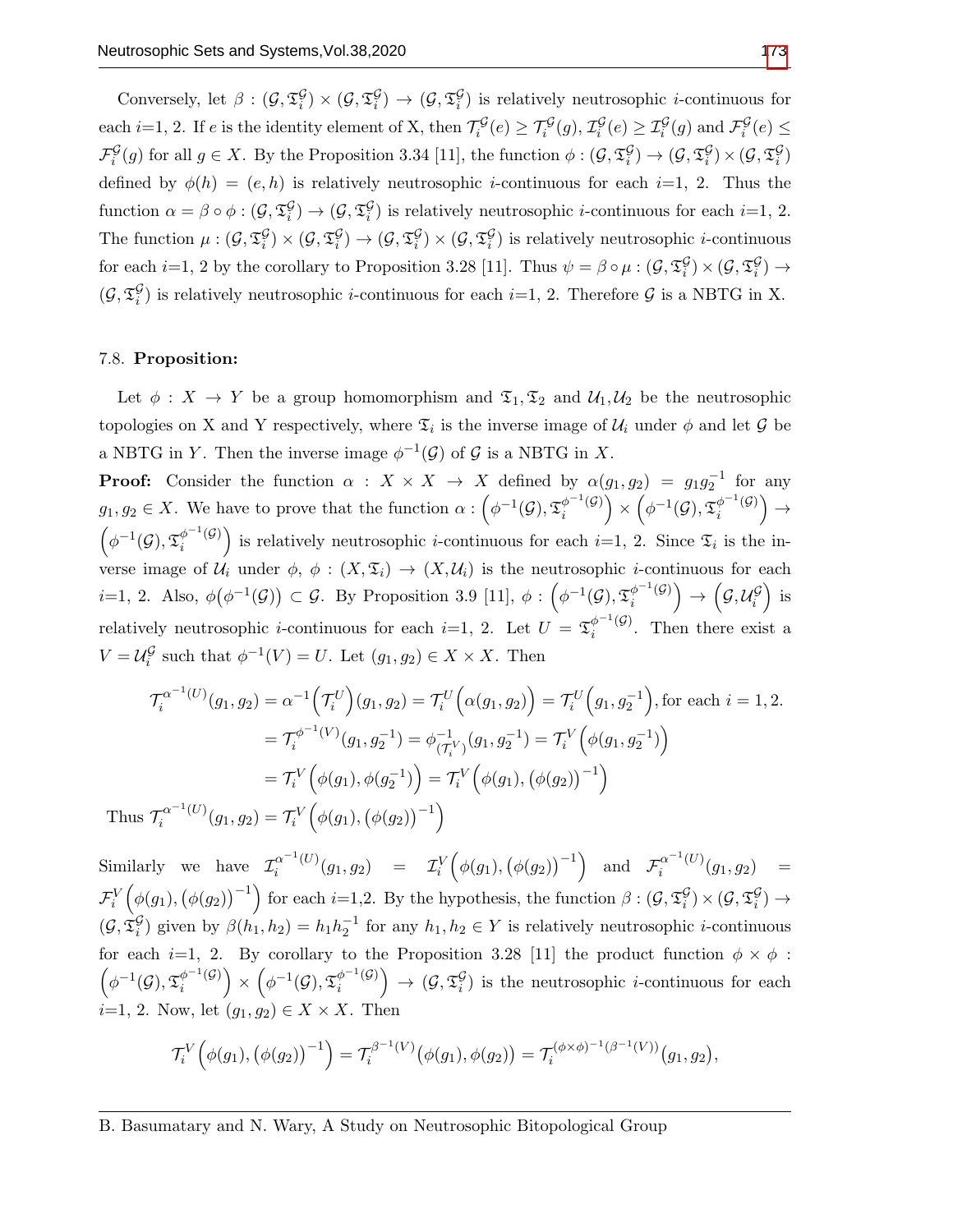$$
\mathcal{I}_{i}^{V}\Big(\phi(g_{1}),\big(\phi(g_{2})\big)^{-1}\Big) = \mathcal{I}_{i}^{\beta^{-1}(V)}\big(\phi(g_{1}),\phi(g_{2})\big) = \mathcal{I}_{i}^{(\phi\times\phi)^{-1}(\beta^{-1}(V))}(g_{1},g_{2})
$$
\nand 
$$
\mathcal{F}_{i}^{V}\Big(\phi(g_{1}),\big(\phi(g_{2})\big)^{-1}\Big) = \mathcal{F}_{i}^{\beta^{-1}(V)}\big(\phi(g_{1}),\phi(g_{2})\big) = \mathcal{F}_{i}^{(\phi\times\phi)^{-1}(\beta^{-1}(V))}(g_{1},g_{2})
$$
\nfor each  $i = 1, 2$ .  
\nThus 
$$
\alpha^{-1}(U) \cap \Big(\phi^{-1}(G) \times \phi^{-1}(G)\Big) = (\phi \times \phi)^{-1}(\beta^{-1}(V)) \cap \Big(\phi^{-1}(G) \times \phi^{-1}(G)\Big)
$$
\n
$$
= [\beta \circ (\phi \times \phi)]^{-1}(V) \cap \Big(\phi^{-1}(G) \times \phi^{-1}(G)\Big).
$$
\nSo 
$$
\alpha^{-1}(U) \cap \Big(\phi^{-1}(G) \times \phi^{-1}(G)\Big) \in \mathfrak{T}_{i}^{\phi^{-1}(G)} \times \mathfrak{T}_{i}^{\phi^{-1}(G)}, \text{ i.e., } \alpha : \Big(\phi^{-1}(G), \mathfrak{T}_{i}^{\phi^{-1}(G)}\Big) \times \Big(\phi^{-1}(G), \mathfrak{T}_{i}^{\phi^{-1}(G)}\Big) \to \Big(\phi^{-1}(G), \mathfrak{T}_{i}^{\phi^{-1}(G)}\Big) \text{ is a relatively neutrosophic } i\text{-continuous for each } i=1,2. \text{ By Result 3.9 [10], } \phi^{-1}(G) \text{ is neutrosophic group in X. Hence by Proposition [7.7], } \phi^{-1}(G) \text{ is NBTG in X.}
$$

#### 7.9. Proposition:

Let  $\phi: X \to Y$  be a group homomorphism. Let  $\mathfrak{T}_1, \mathfrak{T}_2$  and  $\mathcal{U}_1, \mathcal{U}_2$  be the neutrosophic topologies on X and Y respectively, where  $\mathcal{U}_i$  is the image under  $\phi$  and of  $\mathfrak{T}_i$ , for each  $i=1, 2$ ; and let G be a NBTG in X. If G is the neutrosophic invariant, then the image  $\phi(\mathcal{G})$  of G is a NBTG in  $Y$ .

**Proof:** Consider the function  $\beta: Y \to Y$  defined by  $\beta(h_1, h_2) = h_1 h_2^{-1}$  for any  $h_1, h_2 \in Y$ . We have to prove that the function  $\beta: (\phi(\mathcal{G}), \mathcal{U}^{\phi(\mathcal{G})}_i)$  $\left(\begin{smallmatrix} \phi(\mathcal{G})\ i\end{smallmatrix}\right)\times\left(\phi(\mathcal{G}),\mathcal{U}_i^{\phi(\mathcal{G})}\right)$  $\left(\begin{smallmatrix} \phi(\mathcal{G})\ i \end{smallmatrix}\right)\rightarrow \left(\begin{smallmatrix} \phi(\mathcal{G}), \mathcal{U}_i^{\phi(\mathcal{G})} \end{smallmatrix}\right)$  $\binom{\phi(\mathcal{G})}{i}$  is a relatively neutrosophic *i*-continuous for each  $i=1, 2$ . Suppose  $G$  is a neutrosophic invariant. By the Definition 3.2,  $\phi(\mathcal{G})$  is a neutrosophic group in Y. Let  $U \in \mathfrak{T}_i$ . Also  $U \subset \phi^{-1}(\phi(U))$ . Then there exist a family  $\{U_{\lambda}\}_{{\lambda}\in {\wedge}}\subset {\mathfrak{T}}_i$  such that  $\phi^{-1}(\phi(U))=$  U  $\bigcup_{\alpha \in \wedge} U_{\alpha}$ . So  $\phi^{-1}(\phi(U)) \in \mathfrak{T}_i$ . Since  $\mathcal{U}_i$  is the image of  $\mathfrak{T}_i$  under  $\phi$ ,  $\phi(U) \in \mathcal{U}_i$ , for each  $i=1, 2$ . So  $\phi$  is neutrosophic *i*-open. Now, let  $U \in \mathfrak{T}_i^{\mathcal{G}}$ . Then there exist a  $U = U_1 \cap \mathcal{G}$ . Since  $\mathcal{G}$  is neutrosophic invariant, by Proposition 3.12 [10],  $\phi(U) = \phi(U_1) \cap \phi(\mathcal{G})$ . Since  $\phi$  is neutrosophic *i*-open,  $\phi(U_1) = \mathfrak{T}_i$ , for each  $i=1,2$ . Then  $\phi(U) \in \mathcal{U}_i^{\phi(\mathcal{G})}$ , for each  $i=1,2$ . Thus  $\phi: (\mathcal{G}, \mathfrak{T}_i^{\mathcal{G}}) \to (\phi(\mathcal{G}), \mathcal{U}_i^{\phi(\mathcal{G})})$  $\binom{\phi(\mathcal{G})}{i}$  is relatively neutrosophic *i*-open for each  $i=1,2$ . By Proposition 3.31 [11], the product function  $(\phi\times\phi):(\mathcal{G},\mathfrak{T}_{i}^{\mathcal{G}})\times(\mathcal{G},\mathfrak{T}_{i}^{\mathcal{G}})\rightarrow\Big(\phi(\mathcal{G}),\mathcal{U}_{i}^{\phi(\mathcal{G})}\Big)$  $\binom{\phi(G)}{i}$  is relative neutrosophic *i*-open for each *i*=1,2. Let  $V \in \mathcal{U}_i^{\phi(\mathcal{G})}$  and let  $(g_1, g_2) \in X \times X$ . Then

$$
\mathcal{T}_{i}^{\beta \circ (\phi \times \phi)^{-1}(V)}(g_{1}, g_{2}) = [\beta \circ (\phi \times \phi)]^{-1} (\mathcal{T}_{i}^{V})(g_{1}, g_{2}), \text{for each } i = 1, 2.
$$
  
\n
$$
= \mathcal{T}_{i}^{V} [\beta \circ (\phi \times \phi)](g_{1}, g_{2}) = \mathcal{T}_{i}^{V} (\phi(g_{1}), \phi(g_{2}))
$$
  
\n
$$
= \mathcal{T}_{i}^{V} (\phi(g_{1}), (\phi(g_{2})^{-1})) = \mathcal{T}_{i}^{V} (\phi(g_{1}), \phi(g_{2}^{-1})) [\text{Since } \phi \text{ is homomorphism}]
$$
  
\n
$$
= \mathcal{T}_{i}^{V} (\phi(g_{1}g_{2}^{-1})) = \mathcal{T}_{i}^{V} \phi (\alpha(g_{1}, g_{2})) = \mathcal{T}_{i}^{V} (\phi \circ \alpha(g_{1}, g_{2}))
$$

B. Basumatary and N. Wary, A Study on Neutrosophic Bitopological Group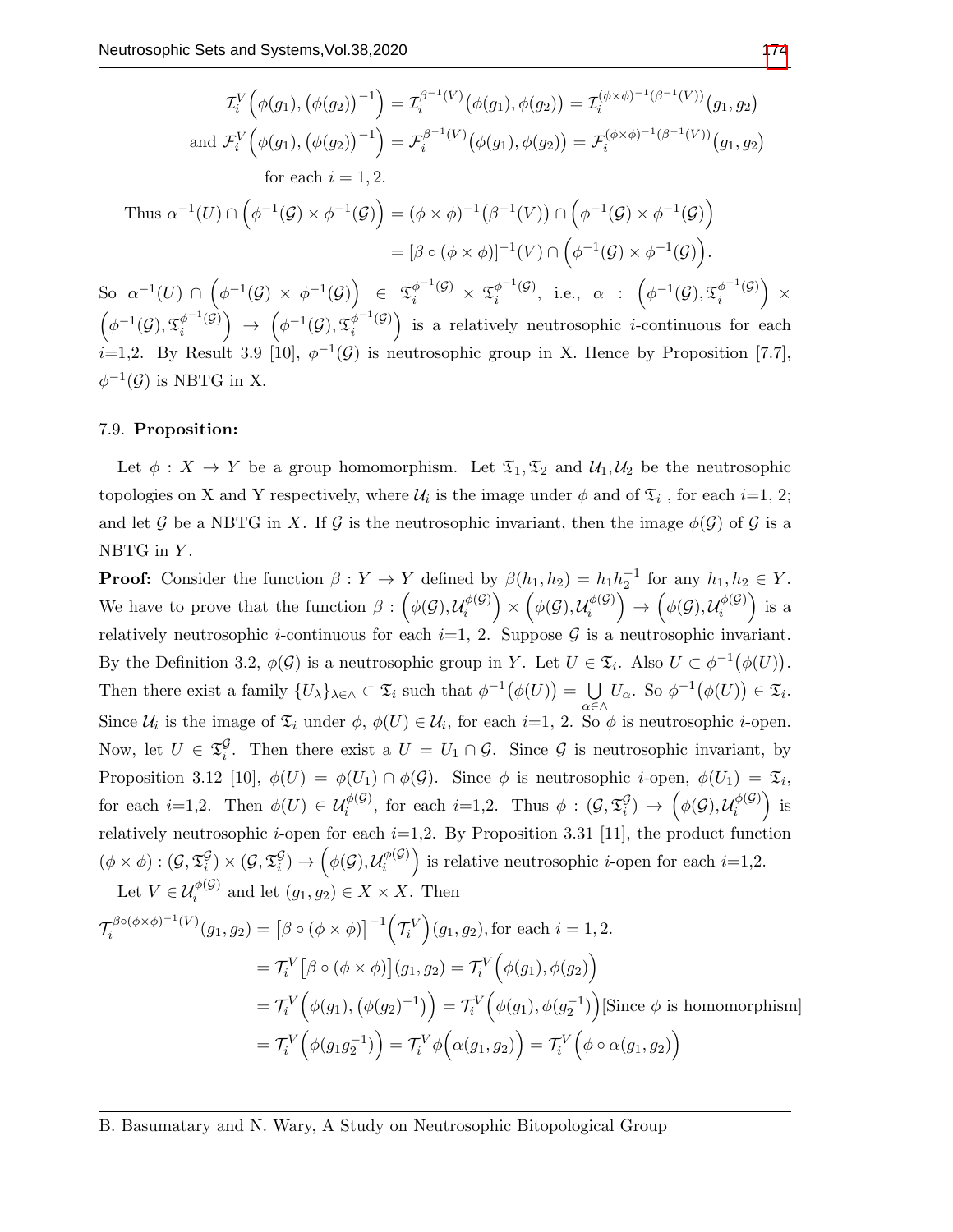$$
= (\phi \circ \alpha)^{-1} \Big( \mathcal{T}_i^V(g_1, g_2) \Big) = \mathcal{T}_i^{(\phi \circ \alpha)^{-1}(V)}(g_1, g_2),
$$

where  $\alpha$  :  $X \times X \to X$  is the mapping given by  $\alpha(g_1, g_2) = g_1 g_2^{-1}$  for each  $(g_1, g_2) \in$  $X \times X$ . Thus  $\mathcal{T}_i^{[\beta \circ (\phi \times \phi)]^{-1}(V)} = \mathcal{T}_i^{(\phi \circ \alpha)^{-1}(V)}$  $\tau_i^{(\phi \circ \alpha)^{-1}(V)}, \ \ \tau_i^{(\phi \times \phi)^{-1}[\beta^{-1}(V)]} \ = \ \ \tau_i^{\alpha^{-1}(\phi^{-1}(V))}$  $\frac{du}{dt}$  ( $\varphi$  ( $V$ )). Similarly  $\mathcal{I}_i^{(\phi \times \phi)^{-1}[\beta^{-1}(V)]} = \mathcal{I}_i^{\alpha^{-1}(\phi^{-1}(V))}$  $\sigma_i^{\alpha^{-1}(\phi^{-1}(V))}$  and  $\mathcal{F}_i^{(\phi \times \phi)^{-1}[\beta^{-1}(V)]} = \mathcal{F}_i^{\alpha^{-1}(\phi^{-1}(V))}$  $\int_{i}^{\alpha^{-1}(\phi^{-1}(V))}$ . So  $(\phi \times \phi)^{-1}[\beta^{-1}(V)] =$  $\alpha^{-1}(\phi^{-1}(V))$ . Since G is NBTG in X,  $\alpha: (\mathcal{G}, \mathfrak{T}_{i}^{\mathcal{G}}) \times (\mathcal{G}, \mathfrak{T}_{i}^{\mathcal{G}}) \to (\mathcal{G}, \mathfrak{T}_{i}^{\mathcal{G}})$  is relatively neutrosophic *i*-continuous for each *i*=1, 2. Since  $\mathcal{U}_i$  is the image of  $\mathfrak{T}_i$  under  $\phi$ ,  $\phi$  :  $(\mathcal{G}, \mathfrak{T}_i^{\mathcal{G}}) \to (\mathcal{G}, \mathfrak{T}_i^{\mathcal{G}})$ ,  $\mathfrak{T}_i^{\phi(\mathcal{G})}$ i is relatively neutrosophic *i*-continuous for each *i*=1, 2. Then  $(\phi \times \phi) : (G, \mathfrak{T}_{i}^{\mathcal{G}}) \times (G, \mathfrak{T}_{i}^{\mathcal{G}}) \rightarrow$  $\int_{\phi} (\mathcal{G}), \mathcal{U}_i^{\phi(\mathcal{G})}$  $\left(\begin{matrix} \phi(\mathcal{G})\ i \end{matrix}\right)\times \left(\begin{matrix} \phi(\mathcal{G}), \mathcal{U}_i^{\phi(\mathcal{G})} \end{matrix}\right)$  $\binom{\phi(G)}{i}$  is relatively neutrosophic *i*-continuous for each *i*=1, 2. Thus  $(\phi\times\phi)\circ\beta\,:\,(\mathcal{G},\mathfrak{T}^{\mathcal{G}}_i)\times(\mathcal{G},\mathfrak{T}^{\mathcal{G}}_i)\,\rightarrow\,\left(\phi(\mathcal{G}),\mathcal{U}^{\phi(\mathcal{G})}_i\right)$  $\begin{bmatrix} \phi(\mathcal{G}) \\ i \end{bmatrix}$  is relatively neutrosophic *i*-continuous for each *i*=1, 2. Since G is neutrosophic invariant,  $(\phi \times \phi)^{-1} [\beta^{-1}(V) \cap (\phi(\mathcal{G}) \times \phi(\mathcal{G}))] =$  $(\phi \times \phi)^{-1} [\beta^{-1}(V)] \cap (\mathcal{G} \times \mathcal{G}).$ 

So  $(\phi \times \phi)^{-1} \big[\beta^{-1}(V) \cap (\phi(\mathcal{G}) \times \phi(\mathcal{G}))\big] \in \mathfrak{T}_{i}^{\mathcal{G}} \times \mathfrak{T}_{i}^{\mathcal{G}}$ . Since  $(\phi \times \phi)$  is relatively neutrosophic *i*-open for each *i*=1, 2;  $(\phi \times \phi)(\phi \times \phi)^{-1} [\beta^{-1}(V) \cap (\phi(\mathcal{G}) \times \phi(\mathcal{G}))] \in \mathcal{U}_i^{\phi(\mathcal{G})} \times \mathcal{U}_i^{\phi(\mathcal{G})}$  for each  $i=1, 2$ . But  $(\phi \times \phi)(\phi \times \phi)^{-1}[\beta^{-1}(V) \cap (\phi(\mathcal{G}) \times \phi(\mathcal{G}))] = \beta^{-1}(V) \cap (\phi(\mathcal{G}) \times \phi(\mathcal{G}))$ . So  $\beta^{-1}(V) \cap (\phi(\mathcal{G}) \times \phi(\mathcal{G})) \in \mathcal{U}_i^{\phi(\mathcal{G})} \times \mathcal{U}_i^{\phi(\mathcal{G})}$  for each  $i=1, 2$ . Hence  $\phi(\mathcal{G})$  is a NBTG in Y.

# 7.10. Proposition:

i.e

Let X be a group and let G be a NBTG in X with  $\mathfrak{T}_1, \mathfrak{T}_2$  two neutrosophic topologies. N a normal subgroup of X and let  $f$  be the canonical homomorphism of X onto the quetient group X/N. If  $\mathcal G$  is constant on N, then  $\mathcal G$  is f invariant.

**Proof:** Suppose  $f(x_1) = f(x_2)$  for any  $x_1, x_2 \in N$ . Then  $x_1N = x_2N$ . Thus there exist  $k_1, k_2 \in N$  such that  $x_1 k_1 = x_2 k_2$ . Since G is a constant on N,  $\mathcal{T}_i^{\mathcal{G}}(x) = \mathcal{T}_i^{\mathcal{G}}(e), \mathcal{I}_i^{\mathcal{G}}(x) = \mathcal{I}_i^{\mathcal{G}}(e)$ and  $\mathcal{F}_{i}^{\mathcal{G}}(x) = \mathcal{F}_{i}^{\mathcal{G}}(e)$  for each  $i=1, 2$  and  $x \in X$ . Then

$$
\mathcal{T}_i^{\mathcal{G}}(x_1) = \mathcal{T}_i^{\mathcal{G}}(x_2 k_2 k_1^{-1}) \ge \mathcal{T}_i^{\mathcal{G}}(x_2) \wedge \mathcal{T}_i^{\mathcal{G}}(k_2 k_1^{-1})
$$

$$
= \mathcal{T}_i^{\mathcal{G}}(x_2) \wedge \mathcal{T}_i^{\mathcal{G}}(e)(k_2 k_1^{-1} \in N)
$$

$$
= \mathcal{T}_i^{\mathcal{G}}(x_2)
$$

$$
\dots, \mathcal{T}_i^{\mathcal{G}}(x_1) \ge \mathcal{T}_i^{\mathcal{G}}(x_2).
$$

Similarly, we get  $\mathcal{T}_i^{\mathcal{G}}(x_2) \geq \mathcal{T}_i^{\mathcal{G}}(x_1)$ . Thus  $\mathcal{T}_i^{\mathcal{G}}(x_1) = \mathcal{T}_i^{\mathcal{G}}(x_2)$ . Similarly we can show that  $\mathcal{I}_i^{\mathcal{G}}(x_1) = \mathcal{I}_i^{\mathcal{G}}(x_2)$  and  $\mathcal{F}_i^{\mathcal{G}}(x_1) = \mathcal{F}_i^{\mathcal{G}}(x_2)$ . Hence  $\mathcal{G}$  is f invariant.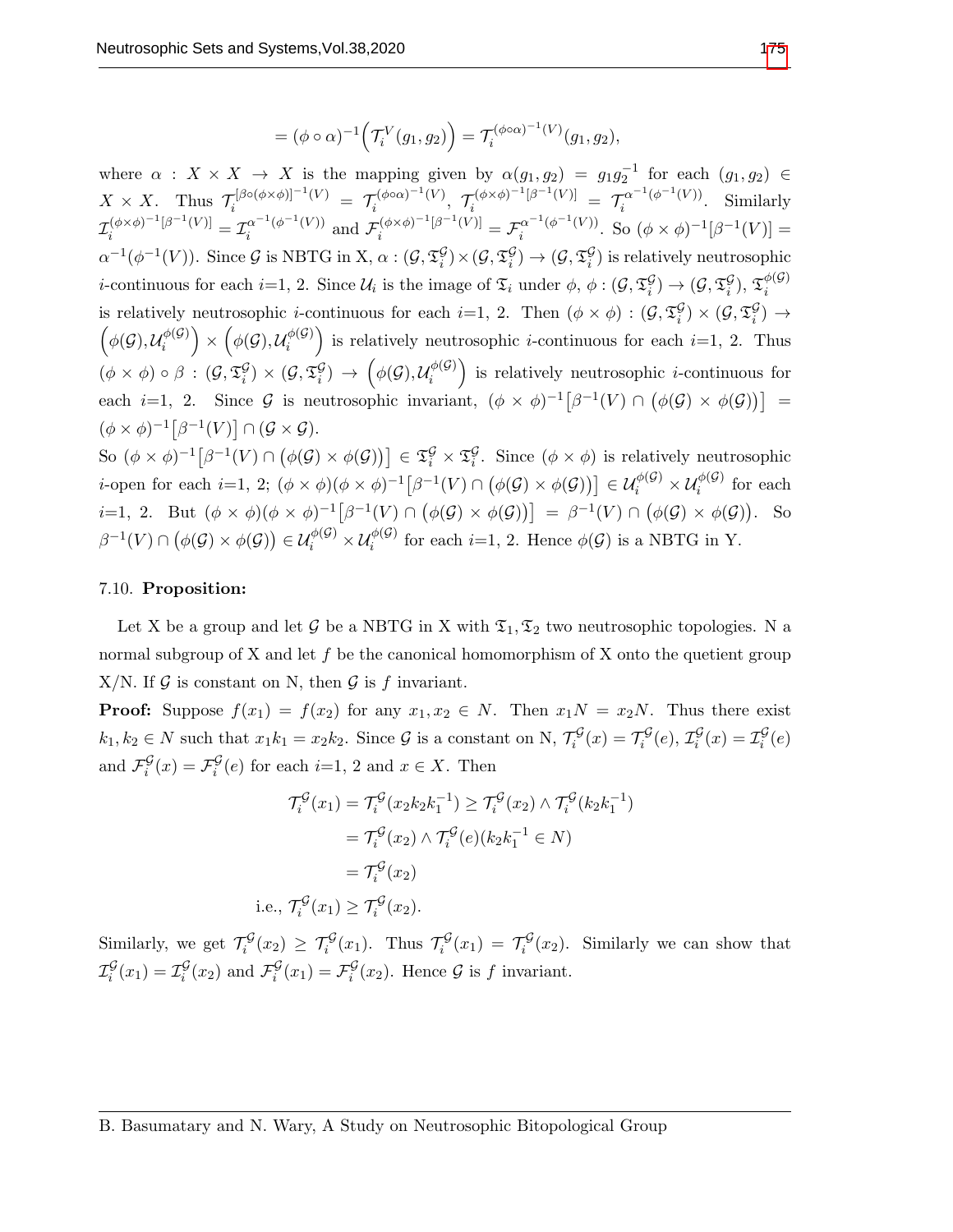#### 8. Conclusion:

The main characteristic of NS is that NS can deal with imprecises as well as inconsistent information which is very helpful to handle the various real-life application. By observing this we have studied NBTG on the basis of NS, so that we can deal with various problem of topological group with respect to NS. In this study we have introduced some new definition of NBTG. We investigated some properties and proved some propositions on NBTG. We hope our work will help in further study of generalised NBTG and also for study of neutrosophic almost topological group and neutrosophic almost bitopological group.

#### References

- 1. Zadeh L. A. (1965). Fuzzy sets. Information and Control, 8, 338-353.
- 2. Smarandache, F.(2005). Neutrosophic set a generalization of the intuitionistic fuzzy set. International Journal of Pure and Applied Mathematics, 24(3), 287–297.
- 3. Smarandache, F. (2002). Neutrosophy and neutrosophic logic, first international conference on neutrosophy, neutrosophic logic, set, probability, and statistics, University of New Mexico, Gallup, NM 87301, USA.
- 4. Atanassov K. T. (1986). Intuitionistic fuzzy sets. Fuzzy sets and systems, 20, 87-96.
- 5. Kelly, J. C. (1963). Bitopological spaces. Proceedings of the London Mathematical Society, 3(1), 71-89.
- 6. Chang, C. L. (1968). Fuzzy Topological Space. Journal of Mathematical Analysis and Application, 24, 182- 190.
- 7. Coker, D. (1997). An introduction to intuitionistic fuzzy topological spaces. Fuzzy Sets and Systems, 88, 81-89.
- 8. Lee, S. J.; Kim, J. T. (2012). Some properties of Intuitionistic Fuzzy Bitopological Spaces. SCIS-ISIS 2012, Kobe, Japan, Nov. 20-24.
- 9. Kandil, A.; Nouth, A. A.; El-Sheikh, S. A. (1995). On fuzzy bitopological spaces. Fuzzy sets and system, 74, 353-363.
- 10. Sumathi, I. R.; Arockiarani, I. (2015). Fuzzy Neutrosophic Groups. Advanced in Fuzzy Mathematics, 10 (2), 117-122.
- 11. Salama, A. A.; Sumathi, I. R.; Arockiarani, I. Fuzzy Neutrosophic Product Space, Communicated.
- 12. Abdel-Baset,M.; Manogaran, G.; Gamal, A. and Smarandache, F. (2019). A Group decision making framework based on neutrosophic TOPSIS approach for smart medical device selection , Journal of Medical System, 43(2), 38.
- 13. Abdel-Baset, M.; Mohamed, R. A Novel plithogenic TOPSIS-CRITIC model for sustainable supply chain risk management, Journal of Cleaner Production, 247(2020), 119586.
- 14. Abdel-Baset, M.; Mohamed,R.; Zaied, A. E. N. H. and Smarandache, F. A Hybride plitogenic decisionmaking approach with quality function deployment for selecting supply chain sustainability metrics, Symmetry, 11(7)(2019), 903.
- 15. Foster, D. H. Fuzzy topological groups. J. Math. Anal. Appl., 67 (1979), 549-564.
- 16. Rosenfeld, A. (1971). Fuzzy groups. J. Math. Anal. Appl., 35, 512-517.
- 17. Sherwood, H. (1983). Products of fuzzy subgroups. Fuzzy sets and systems, 11, 79-89.
- 18. Salama, A. A.; Alblowi, S. A. (2012). Neutrosophic Set and Neutrosophic Topological Spaces. IOSR, Journal of Mathematics, 3(4), 31-35.
- 19. Salama, A. A.; Smarandache, F. Neutrosophic Set Theory. The Educational Publisher 415 Columbus, Ohio 2015.
- B. Basumatary and N. Wary, A Study on Neutrosophic Bitopological Group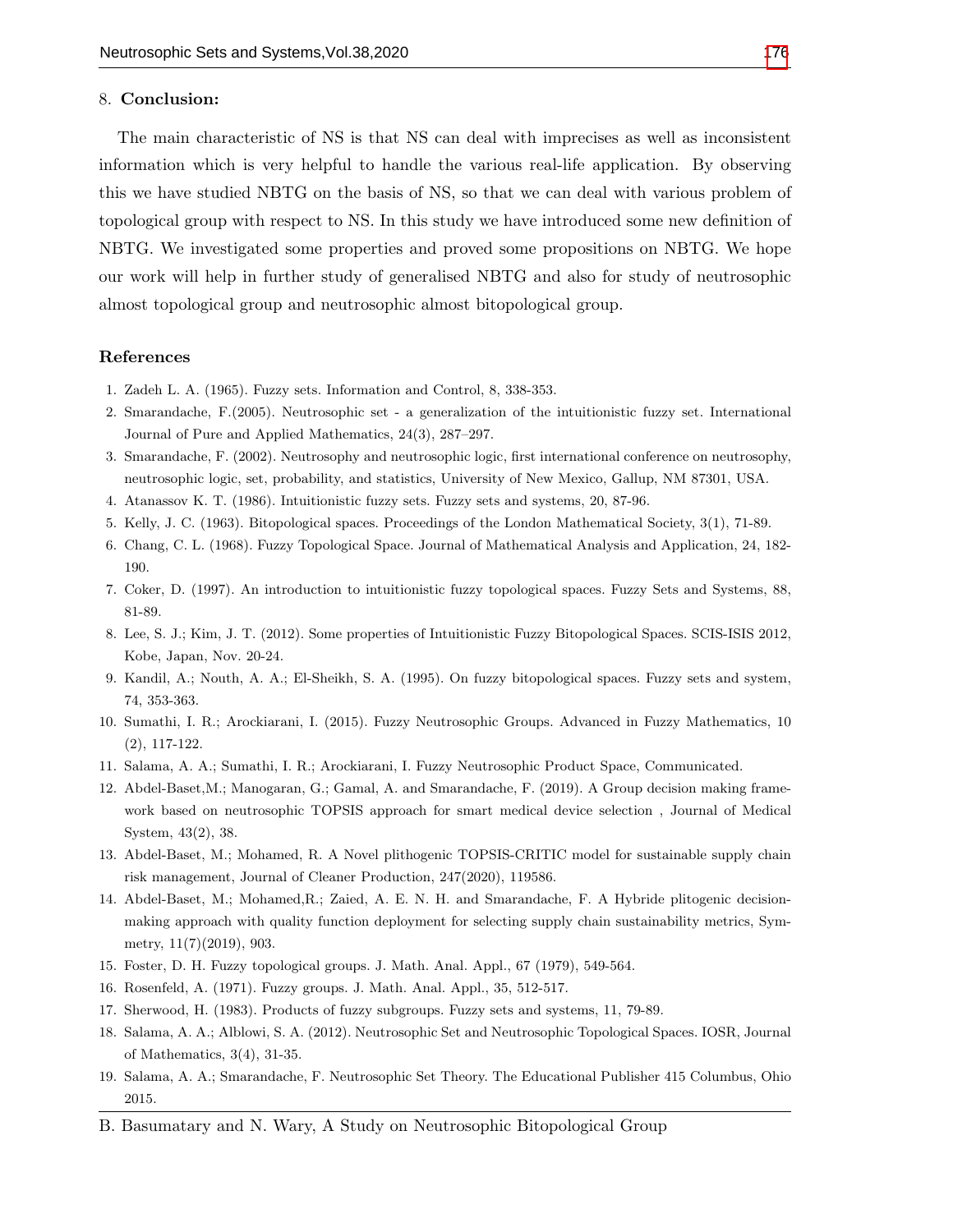- 20. Salama, A. A.; Broumi, S.; Alblowi, S. A.(2014). Introduction to Neutrosophic Topological Spatial Region. Possible Application to GIS Topological rules, I.J. Information Engineering and Electronic Business, 6, 15-21.
- 21. Salama, A. A.; Smarandache, F.; Kroumov, V. (2014). Closed sets and Neutrosophic Continuous Functions. Neutrosophic Sets and Systems, 4, 4-8.
- 22. Sumathi, I. R.; Arockiarani, I. (2016). Topological Group Structure of Neutrosophic set. Journal of Advanced Studies in Topology, 7(1), 12-20.
- 23. T. Y. Ozturk and A. Ozkan; Neutrosophic Bitopological Spaces. Neutrosophic Sets and Systems, Vol. 30, 2019.
- 24. Abdel-Basset, Mohamed, et al. "An integrated plithogenic MCDM approach for financial performance evaluation of manufacturing industries." Risk Management (2020): 1-27.
- 25. Abdel-Basset, M., Mohamed, R., Sallam, K., and Elhoseny, M. (2020). A novel decision-making model for sustainable supply chain finance under uncertainty environment. Journal of Cleaner Production, 122324.
- 26. Abdel-Basst, M., Mohamed, R., and Elhoseny, M. (2020). A novel framework to evaluate innovation value proposition for smart product-service systems. Environmental Technology and Innovation, 101036.
- 27. Narmada Devi R.; Dhavaseelan R.; Jafari S., (2017). On Separation Axioms in an Ordered Neutrosophic Bitopological Space, Neutrosophic Sets and Systems, vol. 18, pp. 27-36.
- 28. Riad K. Al-Hamido, (2018). Neutrosophic Crisp Bi-Topological Spaces, Neutrosophic Sets and Systems, vol. 21, pp. 66-73.
- 29. Riad K. Al-Hamido, (2018). Neutrosophic Crisp Tri-Topological Spaces, Journal of New Theory, 23, pp. 13-21.
- 30. Pamucar D., Bozanic D. (2019). Selection of a location for the development of multimodal logistics center: application of single-valued neutrosophic MABAC model. Oper Res Eng Sci Theory Appl 2(2):55–71.
- 31. Liu F., Aiwu G., Lukovac V., Vukic M. (2018). A multicriteria model for the selection of the transport service provider: a single valued neutrosophic DEMATEL multicriteria model. Decis Mak Appl Manag Eng 1(2):121–130.
- 32. Guo Z-L., Liu Y-L., Yang H-L. (2017). A novel rough set model in generalized single valued neutrosophic approximation spaces and its application. Symmetry 9:119. https://doi.org/10.3390/ sym9070119
- 33. Nie R-X, Wang J-Q, Zhang H-Y (2017). Solving solar-wind power station location problem using an extended weighted aggregated sum product assessment (WASPAS) technique with interval neutrosophic sets. Symmetry 9:106. https://doi.org/10.3390/ sym9070106
- 34. Ye J. (2016). Correlation coefficients of interval neutrosophic hesitant fuzzy sets and its application in a multiple attribute decision making method. Informatica 27(1):179–202.
- 35. Pamucar D., Badi I., Korica S., Obradovic R. (2018). A novel approach for the selection of power generation technology using a linguistic neutrosophic combinative distance-based assessment (CODAS) method: a case study in Libya. Energies 11(9):2489. https://doi.org/10.3390/en11092489
- 36. Pamucar D., Sremac S., Stevic Z., Cirovic G., Tomic D. (2019). New multi-criteria LNN WASPAS model for evaluating the work of advisors in the transport of hazardous goods. Neural Comput Appl. https://doi.org/10.1007/s00521-018-03997-7
- 37. Karaaslan F., Hunu F. (2020). Type-2 single-valued neutrosophic sets and their applications in multicriteria group decision making based on TOPSIS method. J Ambient Intell Humaniz Comput. https://doi.org/10.1007/s12652-020-01686-9
- 38. Maiti I., Mandal T., Pramanik S. (2019). Neutrosophic goal program- ming strategy for multilevel multi-objective linear programming problem. J Ambient Intell Humaniz Comput. https://doi. org/10.1007/s12652-019-01482-0
- B. Basumatary and N. Wary, A Study on Neutrosophic Bitopological Group